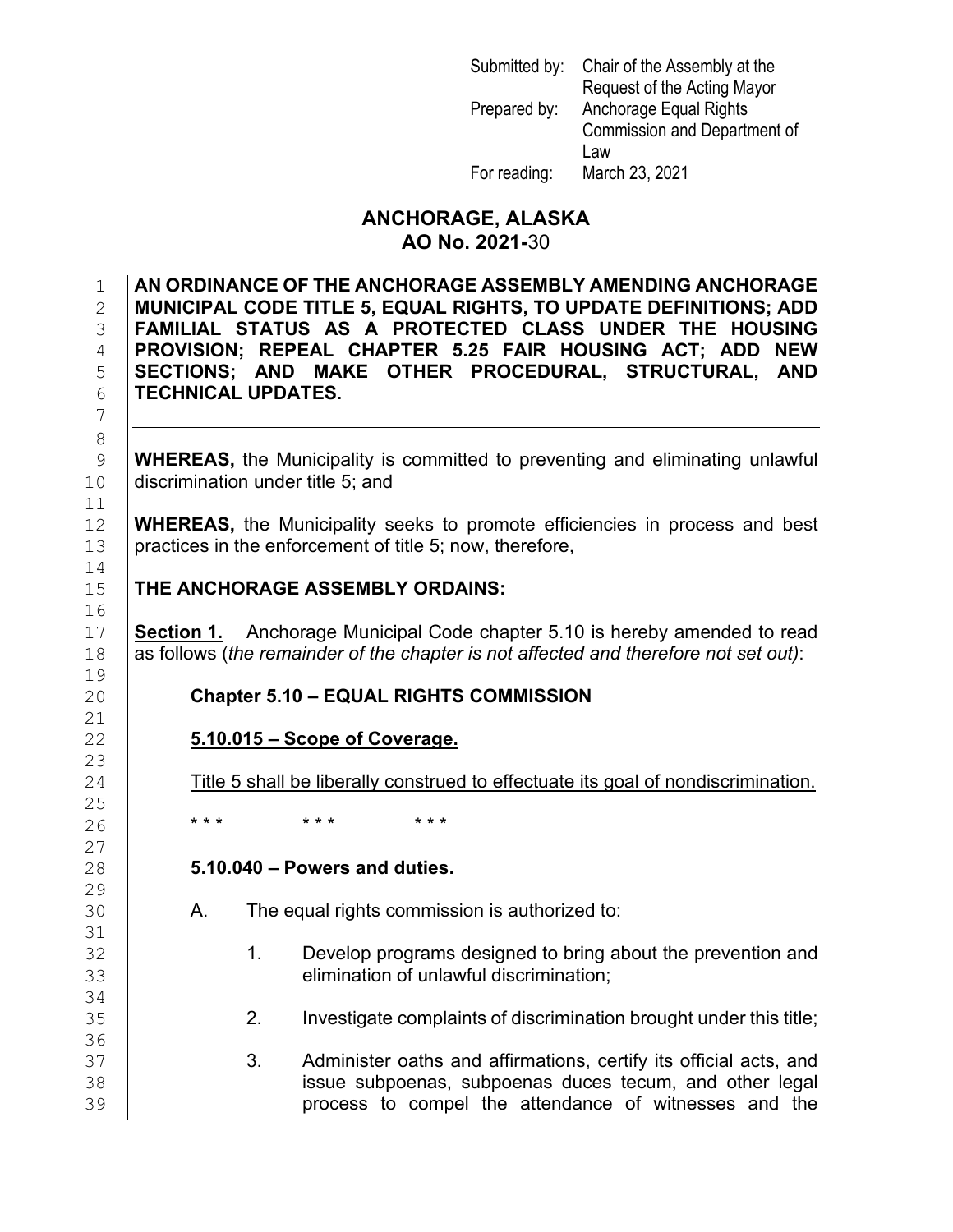| $\mathbf 1$<br>$\overline{2}$<br>3<br>$\sqrt{4}$<br>5<br>$6\phantom{.}6$<br>$\overline{7}$ |             | production of testimony, books, records, papers, accounts,<br>documents or things in any inquiry, investigation, hearing or<br>proceeding before the commission; the commission may<br>petition the superior court of the state having jurisdiction to<br>enforce its subpoenas, subpoenas duces tecum, and other<br>legal process;                                                                                                                                                                       |
|--------------------------------------------------------------------------------------------|-------------|-----------------------------------------------------------------------------------------------------------------------------------------------------------------------------------------------------------------------------------------------------------------------------------------------------------------------------------------------------------------------------------------------------------------------------------------------------------------------------------------------------------|
| $\,8\,$<br>9                                                                               | 4.          | Conduct exit interviews with parties to the commission<br>proceedings;                                                                                                                                                                                                                                                                                                                                                                                                                                    |
| 10<br>11<br>12<br>13<br>14<br>15                                                           | 5.          | Hold public hearings [UNDER ANCHORAGE MUNICIPAL<br>CODE SECTION 5.70.010 ET SEQ.,] and issue orders under<br>this title; [ANCHORAGE MUNICIPAL CODE SECTIONS<br>5.40.080, 5.60.030 AND 5.70.080;]                                                                                                                                                                                                                                                                                                          |
| 16<br>17<br>18<br>19                                                                       | 6.          | Grant all appropriate forms of relief as described in this title;<br>[ANCHORAGE MUNICIPAL CODE SECTION 5.70.140 AND<br>5.70.150;]                                                                                                                                                                                                                                                                                                                                                                         |
| 20<br>21                                                                                   | 7.          | Intervene in any court proceeding brought under this title;                                                                                                                                                                                                                                                                                                                                                                                                                                               |
| 22<br>23<br>24                                                                             | 8.          | Enter into agreements with counterpart agencies at all<br>governmental levels to promote effective and efficient<br>enforcement of the law;                                                                                                                                                                                                                                                                                                                                                               |
| 25<br>26<br>27<br>28<br>29<br>30<br>31<br>32<br>33                                         | 9.          | Review complaints of discriminatory acts and practices made<br>to the commission and prioritize allocation of its staff and<br>commission resources among complaints received in order to<br>best fulfill the purposes of Charter Article XVII, Section 17. [OF<br>THE HOME RULE CHARTER.] In [BY] prioritizing its<br>investigatory and enforcement activities, the commission shall<br>seek to eliminate unlawful discriminatory practices in the most<br>cost efficient and effective manner possible; |
| 34<br>35<br>36<br>37                                                                       | 10.         | Hire an executive director, subject to the approval of the mayor,<br>who shall serve at the pleasure of the commission;[,] and hire<br>administrative staff as is required in the execution of its duties;                                                                                                                                                                                                                                                                                                |
| 38<br>39<br>40                                                                             | 11.         | Exercise general supervision of and direct the activities of the<br>executive director;                                                                                                                                                                                                                                                                                                                                                                                                                   |
| 41<br>42<br>43<br>44<br>45                                                                 | <u> 12.</u> | Delegate to the executive director all powers and duties given<br>it by this title, except the powers to designate hearing panels<br>and reconsideration panels, [POWER TO] hold public hearings,<br>issue orders, and hire the executive director;                                                                                                                                                                                                                                                       |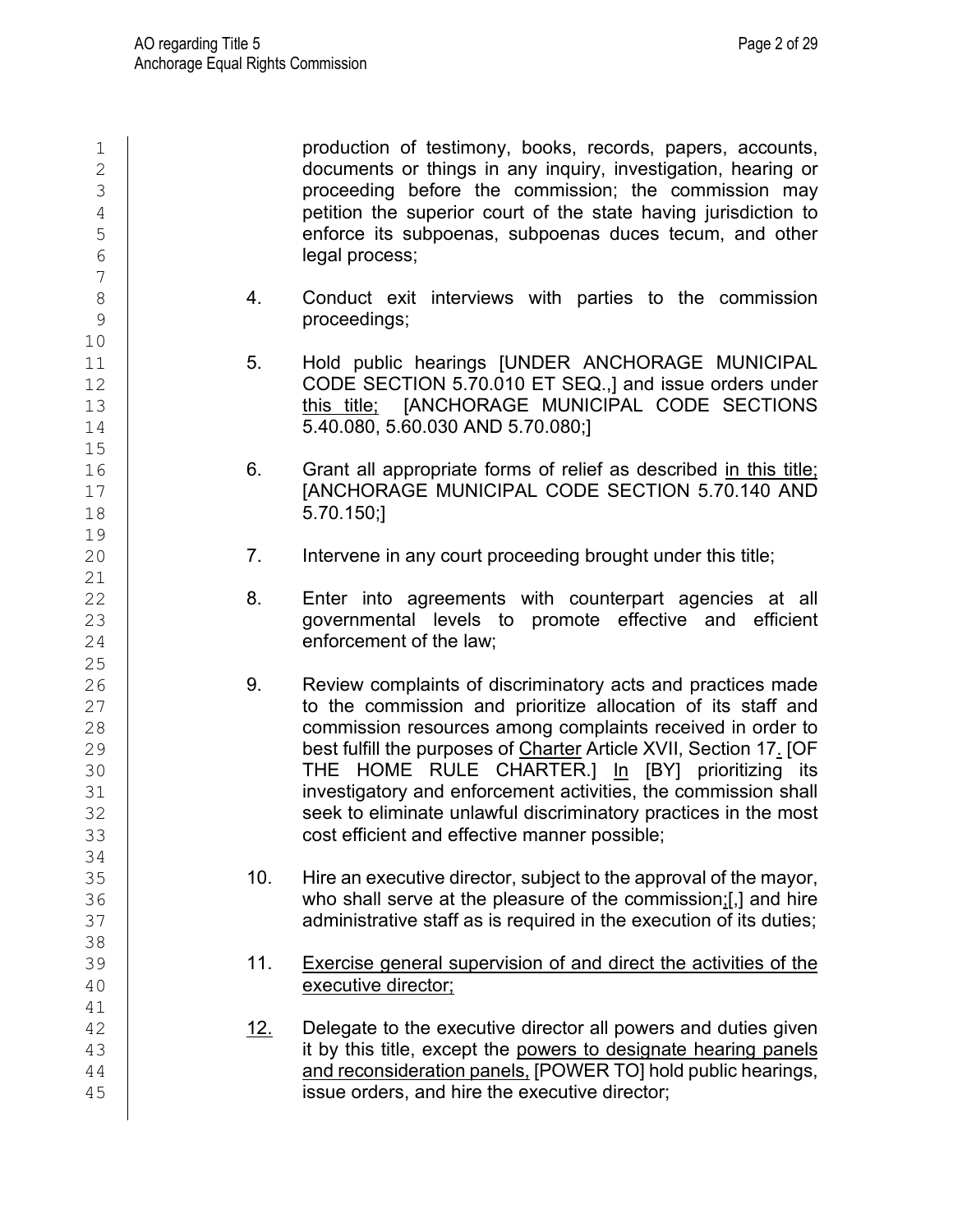$\frac{1}{2}$  $\begin{array}{r} 2 \ 3 \end{array}$  13[12].Recommend to the mayor and assembly new legislation, and<br>adopt such procedural and evidentiary rules as are necessary  $\begin{array}{c|c}\n 3 \\
 4\n \end{array}$  adopt such procedural and evidentiary rules as are necessary<br>
to fulfill the intent of this title: and to fulfill the intent of this title; and 5 14[13]. Provide an annual report to the mayor and assembly. 7 8 (CAC 2.64.330; AO No. 2002-87, § 1, 6-11-02; AO No. 2002-163, § 1, 1-7-<br>9 (03: AO No. 2006-128, § 3, 9-26-06) 9 03; AO No. 2006-128, § 3, 9-26-06) 10<br>11 11 \*\*\* \*\*\* \*\*\* \*\*\* 12 13 **5.10.060 – Legal Counsel.** 14<br>15 15 A. The municipal attorney is the legal counsel for the commission. The 16 September 2016 attorney shall advise the commission in legal matters arising 16 municipal attorney shall advise the commission in legal matters arising<br>17 **https://www.ingeliteral material constructs** and in the preparation and in the discharge of its duties, shall assist in the preparation and 18 presentation of complaints to the commission, and shall represent the commission in legal actions to which it is a party commission in legal actions to which it is a party. 20<br>21 21 B. The commission may employ temporary legal counsel for proceedings<br>22 before the commission and court actions involving the commission in before the commission and court actions involving the commission in 23 which proceedings or actions the municipal attorney is representing<br>24 another agency of the municipal government. another agency of the municipal government. 25 26<br>27 27 **Section 2.** Anchorage Municipal Code chapter 5.20 is hereby amended to read<br>28 as follows (the entirety of the chapter is not affected and therefore not set out, nor 28 as follows (*the entirety of the chapter is not affected and therefore not set out, nor*  $29$  are other definitions in section 5.20.010): 29 *are other definitions in section 5.20.010*): 30<br>31 31 **Chapter 5.20 – UNLAWFUL DISCRIMINATORY PRACTICES** 32<br>33 33 **5.20.010 - Definitions.**  34 35 The following words, terms and phrases, when used in this title, shall have<br>36 **The meanings ascribed to them in this section, except where the context** the meanings ascribed to them in this section, except where the context 37 **Fig. 23** clearly indicates a different meaning: 38<br>39 39 *Accusation* means the charging document, based on a substantial 40 evidence determination, issued by the executive director after determination<br>41 of conciliation failure under AMC 5.70.010B. of conciliation failure under AMC 5.70.010B. 42 43 *Amicus curiae* means [Latin for "a] "friend of the court[.]" in Latin. An amicus curiae brief is usually filed by one who has no standing to appear in 45 **a** suit, but is interested in intervening to provide evidence, information or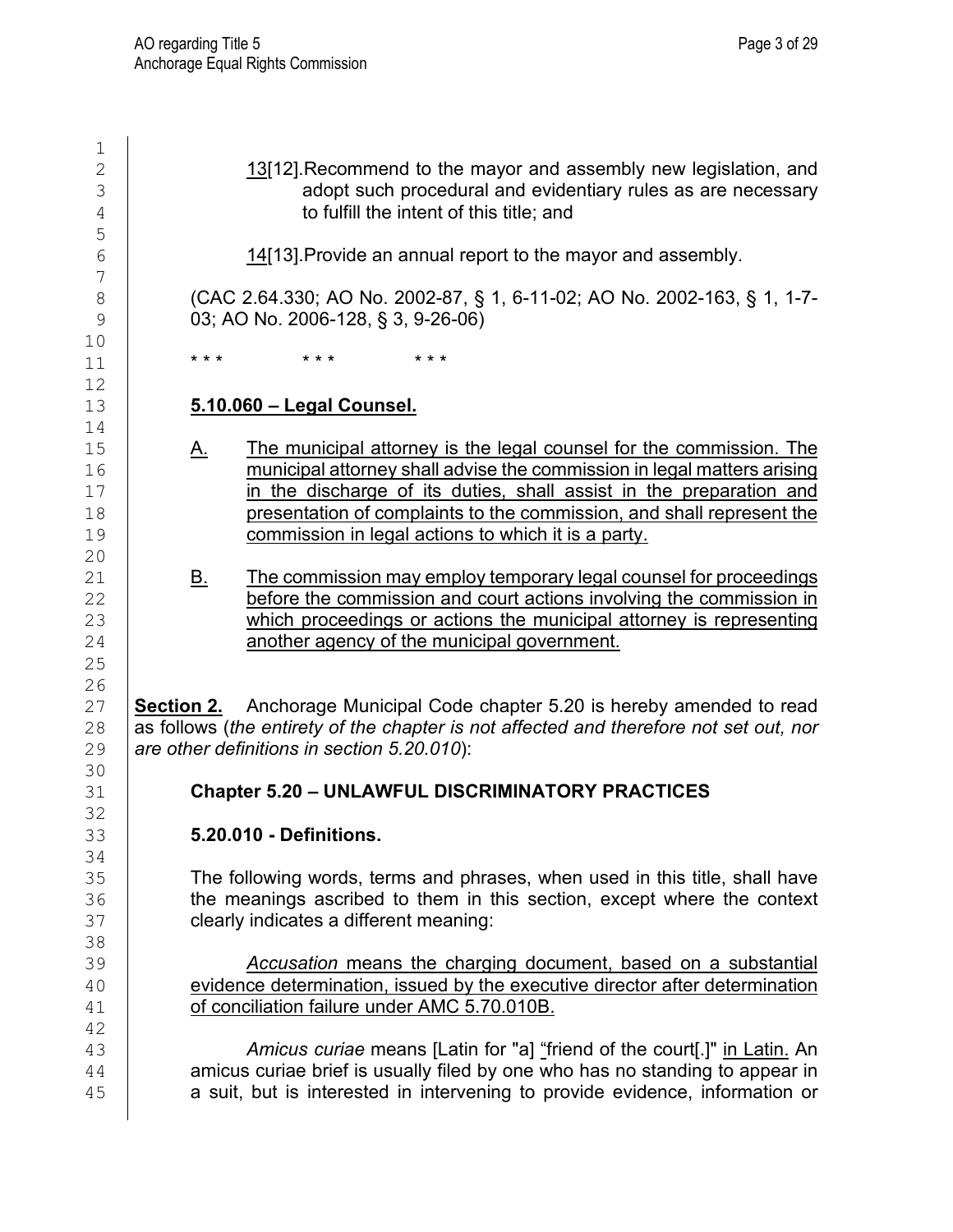$\frac{2}{3}$ 3 *Commission* means the volunteer Anchorage Equal Rights <sup>4</sup> Commission (AERC) established in Charter section 17.02 and the members<br>5 of the staff to whom the powers of the AERC are delegated, if applicable to 5 of the staff to whom the powers of the AERC are delegated, if applicable to those provisions. those provisions. 7 8 **Complaint means the document that is filed with the AERC under**<br>9 **COMPLAINED SECTS** Section 5.40.010, alleging discrimination in violation of Anchorage Municipal 9 section 5.40.010, alleging discrimination in violation of Anchorage Municipal<br>10 Code title 5. Code title 5. 11<br>12 Employer means a person [AN EMPLOYER], public or private, who 13 **has [OF] one or more employees. [PERSONS.]** 14<br>15 15 *Familial status* means one or more individuals (who have not attained 16 the age of 18 years) being domiciled with (1) a parent or another person<br>17 having legal custody of such individual or individuals; or (2) the designee of having legal custody of such individual or individuals; or (2) the designee of 18 such parent or other person having such custody, with the written permission<br>19 of such parent or other person. The protections afforded against 19 **of such parent or other person. The protections afforded against**<br>20 **oral discrimination on the basis of familial status shall apply to any person who is** 20 discrimination on the basis of familial status shall apply to any person who is<br>21 pregnant or is in the process of securing legal custody of any individual who 21 pregnant or is in the process of securing legal custody of any individual who  $22$  has not attained the age of 18 years. has not attained the age of 18 years. 23<br>24 <sup>24</sup> *Gender identity* means the gender with which a person identifies, and<br>25 **also includes the person's appearance, mannerisms, behavior, expression,** 25 also includes the person's appearance, mannerisms, behavior, expression,<br>26 or other characteristics of the person that are or are perceived to be related 26 or other characteristics of the person that are or are perceived to be related<br>27 to gender, regardless of the individual's designated sex at birth or identified 27 to gender, regardless of the individual's designated sex at birth or identified<br>28 in documents. [A PERSON'S GENDER-RELATED SELF-IDENTITY, AS 28 in documents. [A PERSON'S GENDER-RELATED SELF-IDENTITY, AS<br>29 EXPRESSED IN APPEARANCE OR BEHAVIOR, REGARDLESS OF THE 29 EXPRESSED IN APPEARANCE OR BEHAVIOR, REGARDLESS OF THE 30 FERSON'S ASSIGNED SEX AT BIRTH. A PERSON'S GENDER IDENTITY 30 PERSON'S ASSIGNED SEX AT BIRTH. A PERSON'S GENDER IDENTITY<br>31 MAY BE ESTABLISHED BY EVIDENCE OF MEDICAL HISTORY. CARE OR 31 MAY BE ESTABLISHED BY EVIDENCE OF MEDICAL HISTORY, CARE OR<br>32 TREATMENT OF THE GENDER IDENTITY, CONSISTENT AND UNIFORM 32 TREATMENT OF THE GENDER IDENTITY, CONSISTENT AND UNIFORM<br>33 ASSERTION OF THE GENDER IDENTITY, OR OTHER EVIDENCE THAT 33 ASSERTION OF THE GENDER IDENTITY, OR OTHER EVIDENCE THAT  $\frac{34}{100}$ THE GENDER IDENTITY IS SINCERELY HELD, CORE TO A PERSON'S 35 GENDER-RELATED SELF-IDENTITY, AND NOT BEING ASSERTED FOR<br>36 AN IMPROPER PURPOSE.] AN IMPROPER PURPOSE.] 37<br>38 38 *Hearing* or *public hearing* means an administrative adjudication held 39 pursuant to chapter 5.70. [ANCHORAGE MUNICIPAL CODE SECTIONS<br>40 3.60.010 AND 5.70.010 ET SEQ.1 40 3.60.010 AND 5.70.010 ET SEQ.] 41<br>42 Hearing examiner means the person appointed by the hearing panel 43 **pursuant to section 5.70.040. [5.70.030 UNDER THIS TITLE.]** 44 45 *Hearing panel* means the commissioners designated by the chair to

1 authority regarding a matter before the decision-making authority.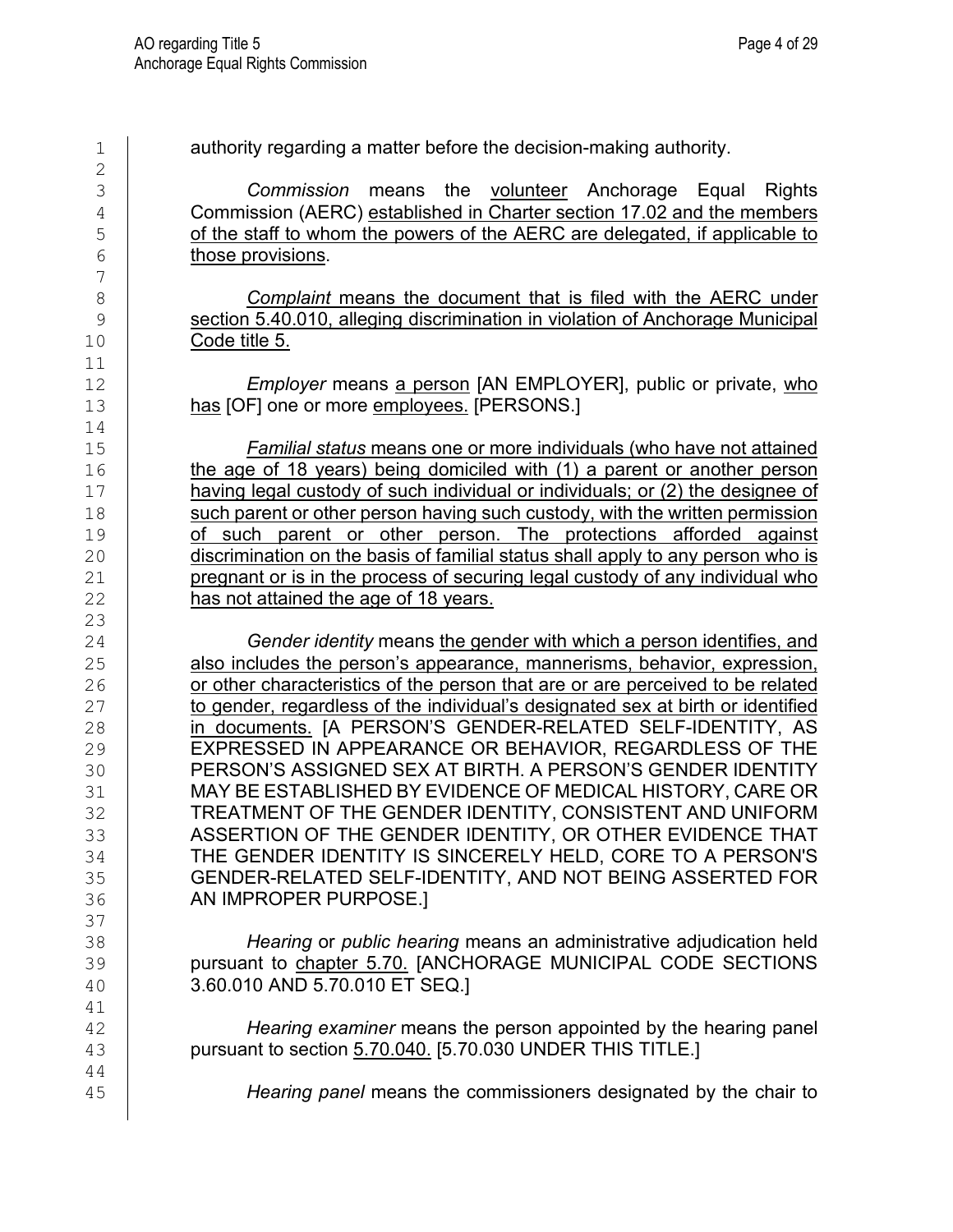1 either conduct a public hearing or to appoint a hearing examiner pursuant to<br>2 section 5.70.020 and 5.70.040. [5.70.030 UNDER THIS TITLE.] 2 section 5.70.020 and 5.70.040. [5.70.030 UNDER THIS TITLE.] 3 4 *Make whole* means a remedy intended to eliminate a continuing 5 component unlawful discriminatory practice or the discriminatory effect of any past<br>6 component unlawful discriminatory act or practice, and may include actual damages. 6 componlamed unlawful discriminatory act or practice, and may include actual damages,<br>  $\frac{1}{7}$  component in this title. [ANCHORAGE] 7 injunctive and equitable relief as specified in <u>this title.</u> [ANCHORAGE | MUNICIPAL CODE SECTIONS 5.70.140 AND 5.70.150.1 MUNICIPAL CODE SECTIONS 5.70.140 AND 5.70.150.]  $\frac{9}{10}$ 10 *Marital status* means any differential treatment because of a person's 11 http://www.marital status or change in marital status. This includes differential treatment<br>12 http://www.marital.com/because the person is unmarried, married, widowed, shown toward a person because the person is unmarried, married, widowed, 13 divorced, an unmarried parent, or is pregnant and unmarried. [HE OR SHE 14 | IS NOT MARRIED. A IS NOT MARRIED, A PERSON BECAUSE HE OR SHE IS MARRIED, A 15 PERSON BECAUSE HE OR SHE IS WIDOWED OR DIVORCED, A<br>16 PERSON BECAUSE HE OR SHE IS A PARENT AND UNMARRIED, OR A 16 PERSON BECAUSE HE OR SHE IS A PARENT AND UNMARRIED, OR A<br>17 PERSON BECAUSE SHE IS PREGNANT AND UNMARRIED. PERSON BECAUSE SHE IS PREGNANT AND UNMARRIED.] 18<br>19 19 **National origin includes birthplace, ancestry, culture, ethnicity, accent,**<br>20 **permion of linguistic characteristics, or appearing to be a certain ethnic background,** 20 or linguistic characteristics, or appearing to be a certain ethnic background,<br>21 even if they are not. IANCESTRY, PERSONS NOT CITIZENS AND THEIR 21 even if they are not. [ANCESTRY, PERSONS NOT CITIZENS AND THEIR<br>22 DESCENDANTS, AND PERSONS NATURALIZED AND THEIR DESCENDANTS, 23 DESCENDANTS.  $\frac{24}{25}$ 25 *Order* means a decision made by the commission constituting a final<br>26 **administrative order at the completion of a public hearing pursuant to chapter** 26 administrative order at the completion of a public hearing pursuant to chapter<br>27 5.70, JANCHORAGE MUNICIPAL CODE SECTION 5.70.140.] or an order 27 **5.70, [ANCHORAGE MUNICIPAL CODE SECTION 5.70.140,] or an order** 28 **on reconsideration pursuant to subsection 5.60.030F.** [5.60.030D., OR AN 28 on reconsideration pursuant to subsection **5.60.030F.** [5.60.030D., OR AN 29 connection CASS ACTION PURSUANT TO SUBSECTION 5.40.080C. 29 ORDER ON CLASS ACTION PURSUANT TO SUBSECTION 5.40.080C.<br>30 AND D. UNDER THIS TITLE.] AND D. UNDER THIS TITLE.] 31<br>32 32 *Public accommodation* means a business, accommodation, 33 **refreshment, entertainment, recreation, or transportation facility of any kind,**<br>34 **http://www.freepeater.commental control of the mode of the mode of the whether** whether licensed or not, whose goods, services, facilities, privileges, 35 advantages or accommodations are extended, offered, sold, or otherwise<br>36 made available to the public, or that accepts public funds. [ANY BUSINESS] made available to the public, or that accepts public funds. [ANY BUSINESS 37 CORPROFESSIONAL ACTIVITY THAT IS OPEN TO, ACCEPTS OR ACCEPTS OR SOLICITS THE PATRONAGE OF OR CATERS OR OFFERS GOODS OR 38 SOLICITS THE PATRONAGE OF, OR CATERS OR OFFERS GOODS OR (39 SERVICES TO THE GENERAL PUBLIC. SUBJECT ONLY TO THE 39 SERVICES TO THE GENERAL PUBLIC, SUBJECT ONLY TO THE GENERAL PUBLIC, SUBJECT ONLY TO THE SAND LIMITATIONS ESTABLISHED BY LAW AND 40 CONDITIONS AND LIMITATIONS ESTABLISHED BY LAW AND<br>41 APPLICABLE ALIKE TO ALL PERSONS.1 41 APPLICABLE ALIKE TO ALL PERSONS.] 42 43 **Staff** means those <u>paid employees</u> [PERSONS] who assist the 44 **Staff** means those paid employees [PERSONS] who assist the 44 executive director in carrying out the provisions of Anchorage Municipal Code 45 Title 5.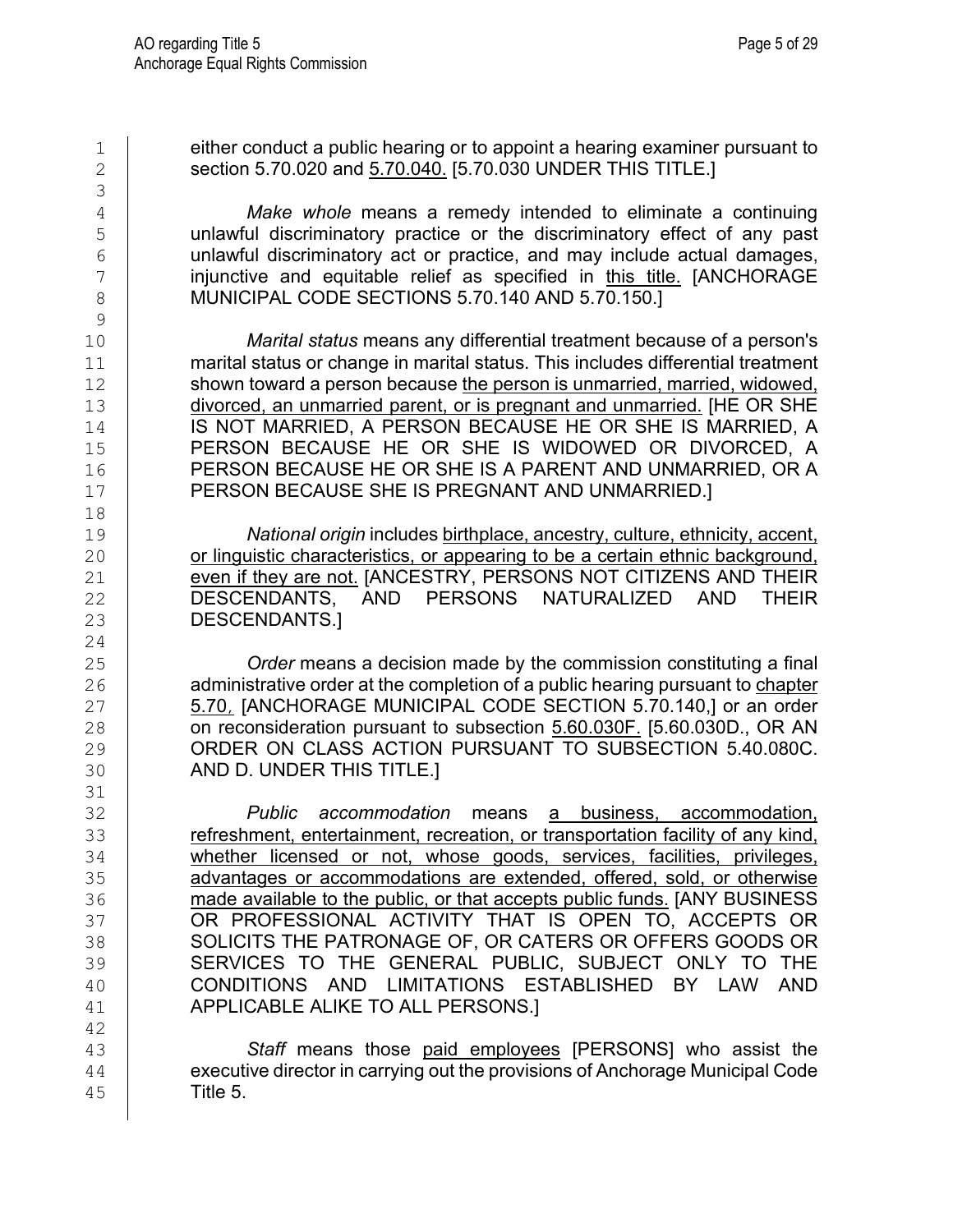$\frac{1}{2}$ 

5

 $\frac{9}{10}$ 

11<br>12

18<br>19

23

29<br>30

34

42

2 *Substantial evidence* means more than a mere scintilla of evidence. It  $\frac{3}{4}$  means such relevant evidence as a reasonable mind might accept as  $\frac{4}{4}$ adequate to support a conclusion.

6 (AO No. 92-116(S); AO No. 93-99; AO No. 93-149, § 2, 10-15-93; AO No.<br>7 (96-99, § 1, 10-22-96; AO No. 2002-163, § 2, 1-7-03; AO No. 2015-96(S-1).  $\begin{array}{c|c} 7 & 96-99, \, \S~1, \, 10-22-96; \, \text{AO No. 2002-163}, \, \S~2, \, 1-7-03; \, \text{AO No. 2015-96(S-1)}, \ \S~2. \, 9-29-15 \end{array}$ 8 § 2, 9-29-15)

#### 10 **5.20.020 - Unlawful practices in the sale, rental or use of real property.**

- A. [WITH THE EXCEPTION OF THOSE CONDITIONS DESCRIBED IN 13 SECTION 5.25.030A. AS "LAWFUL PRACTICES", it] It is unlawful for<br>14 the owner. lessor. manager. agent. brokerage service. or other person 14 the owner, lessor, manager, agent, brokerage service, or other person<br>15 **having the right to sell, lease, rent, advertise, or an owner's** 15 having the right to sell, lease, rent, advertise, or an owner's<br>16 association having the powers of governance and operation of real 16 association having the powers of governance and operation of real<br>17 **property** to: 17 **property** to:
- 19 1. Refuse to sell, lease or rent, or to otherwise make unavailable,<br>20 the real property to a person because of race, color, sex, sexual 20 the real property to a person because of race, color, sex, sexual<br>21 correntation, qender identity, religion, national origin, marital 21 corientation, gender identity, religion, national origin, marital late to status, age, familial status, or physical or mental disability. status, age, familial status, or physical or mental disability.
- 24 2. Discriminate against a person because of race, color, sex,<br>25 **25** Sexual orientation, gender identity, religion, national origin, 25 sexual orientation, gender identity, religion, national origin,<br>26 marital status, age, familial status, or physical or mental 26 marital status, age, <u>familial status,</u> or physical or mental<br>27 disability in a term, condition or privilege relating to the use, 27 disability in a term, condition or privilege relating to the use,<br>28 sale, lease or rental of real property. sale, lease or rental of real property.
- 30 3. Make a written or oral inquiry or record of the race, color, sex,<br>31 Sexual orientation, gender identity, religion, national origin, 31 sexual orientation, gender identity, religion, national origin,<br>32 sexual status, age, familial status, or physical or mental marital status, age, familial status, or physical or mental 33 disability of a person seeking to buy, lease or rent real property.
- 35 4. Offer, solicit, accept, use or retain a listing of real property with<br>36 the understanding that a person may be discriminated against 36 the understanding that a person may be discriminated against<br>37 **the understanding that a person may be discriminated against**<br>37 37 in a real estate transaction or in the furnishing of facilities or<br>38 **in connection therewith because of a person's race**, 38 sources in connection therewith because of a person's race,<br>39 color, sex, sexual orientation, gender identity, religion, national 39 color, sex, sexual orientation, gender identity, religion, national<br>40 origin, marital status, age, familial status, or physical or mental 40 **origin, marital status, age, <u>familial status,</u> or physical or mental** disability. disability.
- 43 13 5. Represent to a person that real property is not available for in fact it is available, or inspection, sale, rental or lease when in fact it is available, or 45 refuse a person the right to inspect real property, because of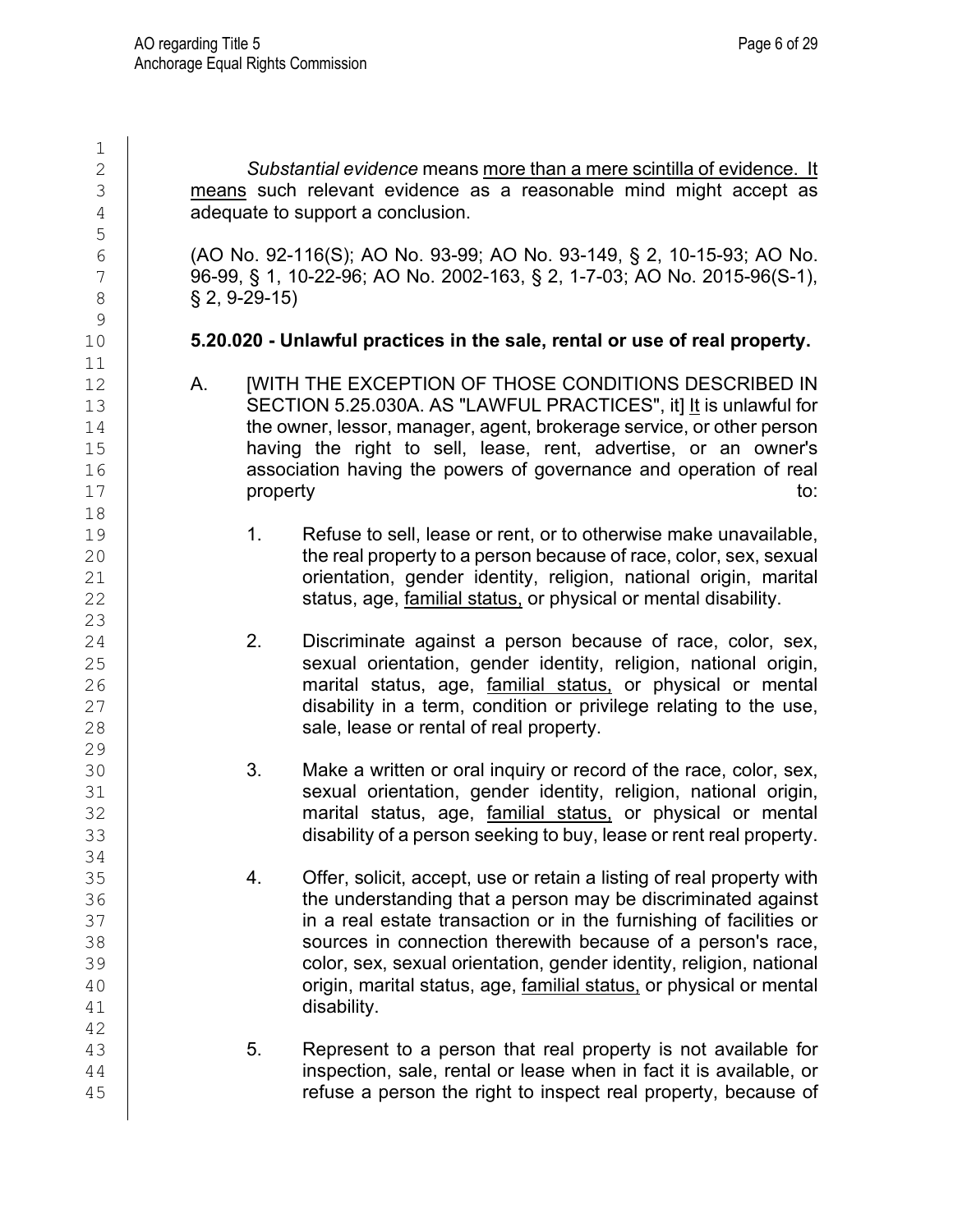1 the race, color, sex, sexual orientation, gender identity, religion,<br>2 **homogeneries analysis of the religion** national origin, marital status, age, familial status, or physical  $\begin{array}{c|c} 2 & \hspace{2.5cm} & \hspace{2.5cm} & \hspace{2.5cm} \textbf{national original status, age, } \textbf{familial status,} \textbf{ or physical} \ 3 & \hspace{2.5cm} & \hspace{2.5cm} & \hspace{2.5cm} & \hspace{2.5cm} & \hspace{2.5cm} & \hspace{2.5cm} & \hspace{2.5cm} & \hspace{2.5cm} & \hspace{2.5cm} & \hspace{2.5cm} & \hspace{2.5cm} & \hspace{2.5cm} & \hspace{2.5cm} & \hspace{2.5cm} & \hspace{2.$  $\begin{array}{c|c}\n3 \\
4\n\end{array}$  or mental disability of that person or because of any person  $\begin{array}{c|c}\n3\n\end{array}$ associated with that person. 5 6 6. Engage in blockbusting for profit. 7 8 7. Circulate, issue or display, make, print or publish, or cause to<br>8 be made or displayed, printed or published, any 9 be made or displayed, printed or published,<br>10 communication sign notice statement or advertisement 10 communication, sign, notice, statement or advertisement with<br>11 **communication**, sign, notice, statement or real property that 11 12 respect to the use, sale, lease or rental of real property that<br>12 indicates any preference, limitation, specification or any preference, 13 discrimination based on race, color, sex, sexual orientation,<br>14 dender identity, religion, national origin, marital status, age. 14 carry gender identity, religion, national origin, marital status, age,<br>15 carry familial status, or physical or mental disability. familial status, or physical or mental disability. 16<br>17 17 8. To discriminate against any person in the terms, conditions, or<br>18 **18** brivileges of the sale or rental of a dwelling, or in the provision 18 **privileges of the sale or rental of a dwelling, or in the provision**<br>19 **priority of services or facilities in connection with such dwelling.** 19 of services or facilities in connection with such dwelling,<br>20 because of a disability of that person, or a person residing in or 20 because of a disability of that person, or a person residing in or<br>21 **because of a disability of that dwelling after it is so sold, rented, or** 21 can intending to reside in that dwelling after it is so sold, rented, or and a made available, or any person associated with that person. made available, or any person associated with that person.  $\frac{23}{24}$ 24 9. For purposes of subsection A, discrimination consistent with<br>25 federal and state law[.] includes but is not limited to: federal and state law[,] includes but is not limited to:  $\frac{26}{27}$ 27 **\*\*\* \*\*\* \*\*\* \*\*\***  $\begin{array}{c} 28 \\ 29 \end{array}$ 29 (CAC 8.36.090; AO No. 93-149, § 2, 10-15-93; AO No. 2002-163, § 3, 1-7-<br>30 (03: AO No. 2008-16, § 1, 3-18-08; AO No. 2015-96(S-1), § 3, 9-29-15 03; AO No. 2008-16, § 1, 3-18-08; AO No. 2015-96(S-1), § 3, 9-29-15 ) 31<br>32 32 **\*\*\* \*\*\* \*\*\*** 33<br>34 34 **5.20.060 - Unlawful practices in educational institutions.** 35<br>36 36 A. It is unlawful for a person operating or assisting in the operation of an educational institution to: educational institution to: 38<br>39 39 1. Refuse to admit or otherwise to discriminate against an 40 **individual with respect to the terms, conditions,** 41 accommodations, advantages, facilities, benefits, privileges or<br>42 services of that institution on account of race, color, sex, sexual 42 services of that institution on account of race, color, sex, sexual<br>43 servicentation, qender identity, religion, national origin, marital 43 crientation, gender identity, religion, national origin, marital 44 status, age, or in a manner inconsistent with federal disability status, age, or in a manner inconsistent with federal disability 45 | protections such as the Americans with Disabilities Act (ADA),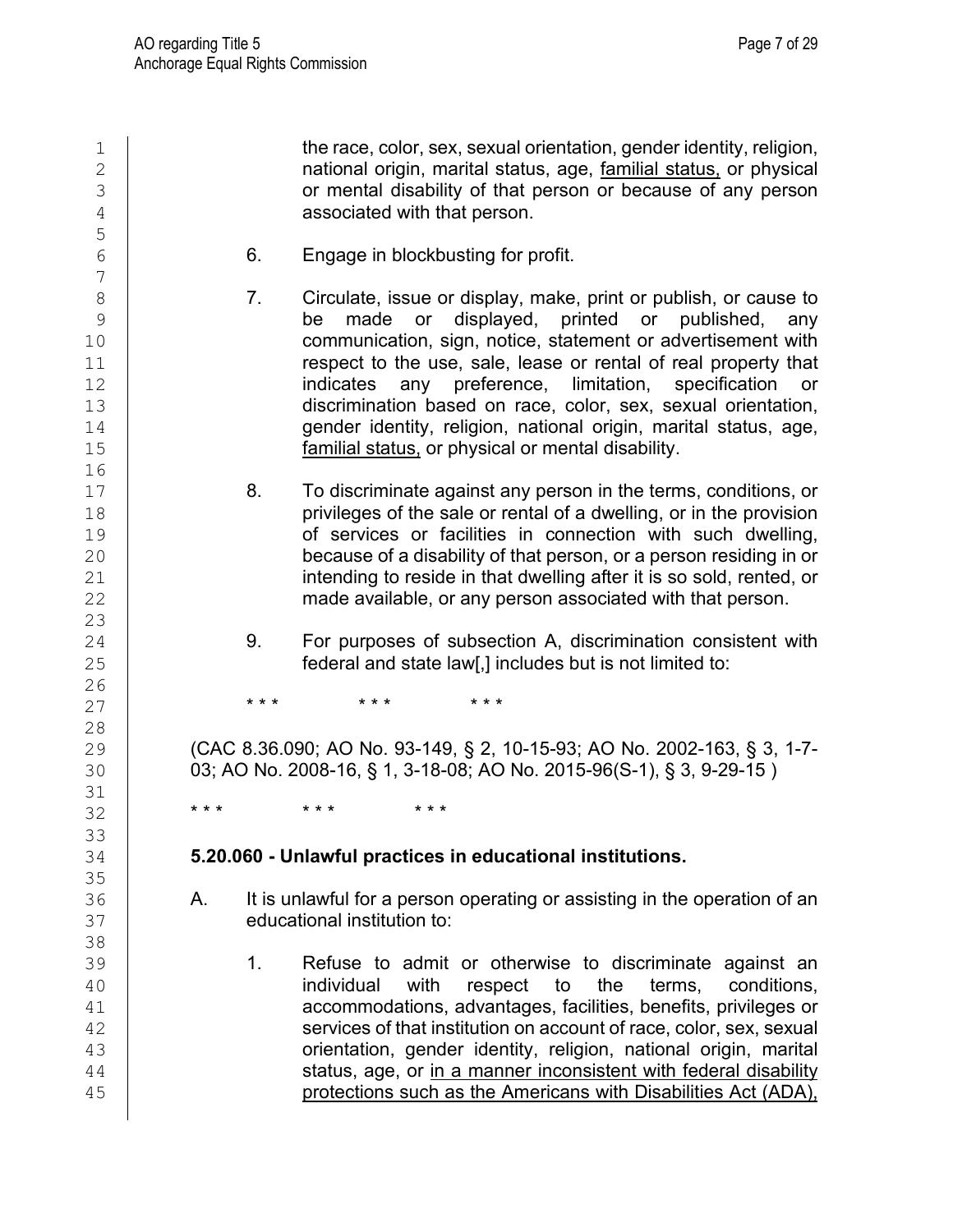1 Section 504 of the Rehabilitation Act, or the Individuals with<br>
Disabilities Education Act (IDEA), on account of physical or 2 Disabilities Education Act (IDEA), on account of physical or<br>3 mental disability. 4<br>5 5 2. Make or use a written or oral inquiry or form of application for<br>6 degrees admission that elicits information concerning the race, color,  $\begin{array}{c|c} 6 & \phantom{0} & \phantom{0} & \phantom{0} & \phantom{0} & \phantom{0} & \phantom{0} & \phantom{0} & \phantom{0} & \phantom{0} & \phantom{0} & \phantom{0} & \phantom{0} & \phantom{0} & \phantom{0} & \phantom{0} & \phantom{0} & \phantom{0} & \phantom{0} & \phantom{0} & \phantom{0} & \phantom{0} & \phantom{0} & \phantom{0} & \phantom{0} & \phantom{0} & \phantom{0} & \phantom{0} & \phantom{0} & \phantom{0} & \phantom{0$ 7 sex, sexual orientation, gender identity, religion, national origin,<br>8 marital status, age, or physical or mental disability, of an 8 marital status, age, or physical or mental disability, of an applicant for admission unless otherwise required by law. applicant for admission, unless otherwise required by law.  $\begin{array}{c} 10 \\ 11 \end{array}$ 11 **\*\*\* \*\*\* \*\*\*** \*\*\* 12 13 (CAC 8.40.030; AO No. 93-149, § 2, 10-15-93; AO No. 2002-163, § 4, 1-7-<br>14 03: AO No. 2015-96(S-1), § 7, 9-29-15 ) 03; AO No. 2015-96(S-1), § 7, 9-29-15)  $\begin{array}{c} 15 \\ 16 \end{array}$ 16 **\*\*\* \*\*\* \*\*\*** \*\*\* 17 18 **5.20.090 - Religious exemptions.**  19 20 A. Religious-preference exception: It shall be lawful for a bona fide<br>21 **A. Seligious or denominational institution**, organization, corporation, 21 celigious or denominational institution, organization, corporation, 22 celles association, educational institution, or society, to limit, select or give association, educational institution, or society, to limit, select or give 23 preferential treatment in employment, admissions, accommodations, 24 advantages, facilities, benefits, or services, to persons of the same 24 advantages, facilities, benefits, or services, to persons of the same<br>25 **http://www.frequester.comments** or denomination. that is reasonably calculated to promote the 25 capture religion or denomination, that is reasonably calculated to promote the<br>26 capture religious principles for which it is established or maintained. Such 26 **religious principles for which it is established or maintained. Such <br>27 crainizations otherwise remain subject to the other provisions in this** 27 crganizations otherwise remain subject to the other provisions in this<br>28 title with regard to race, color, sex, sexual orientation, gender identity, 28 title with regard to race, color, sex, sexual orientation, gender identity,<br>29 **TRELIGION.I** national origin, marital status, age, or physical or mental 29 **[RELIGION,] national origin, marital status, age, or physical or mental**<br>30 **disability**. disability. 31<br>32 32 **\*\*\* \*\*\* \*\*\*** 33<br>34 34 (AO No. 92-116(S); AO No. 93-99; AO No. 2002-163, § 4, 1-7-03; AO No. 35 2015-96(S-1), § 10, 9-29-15 ) 36<br>37 37 **Section 3.** Anchorage Municipal Code chapter 5.25 is hereby repealed to read as<br>38 follows (*the entirety of the repealed chapter is Attachment A)*: 38 follows (*the entirety of the repealed chapter is Attachment A)*: 39<br>40 40 **Chapter 5.25 – [FAIR HOUSING ACT] (Repealed).** 41<br>42 **Section 4.** Anchorage Municipal Code chapter 5.30 is hereby amended to read 43 as follows (*the remainder of the chapter is not affected and therefore not set out)*: 44 45 **Chapter 5.30 – GENERAL PROVISIONS**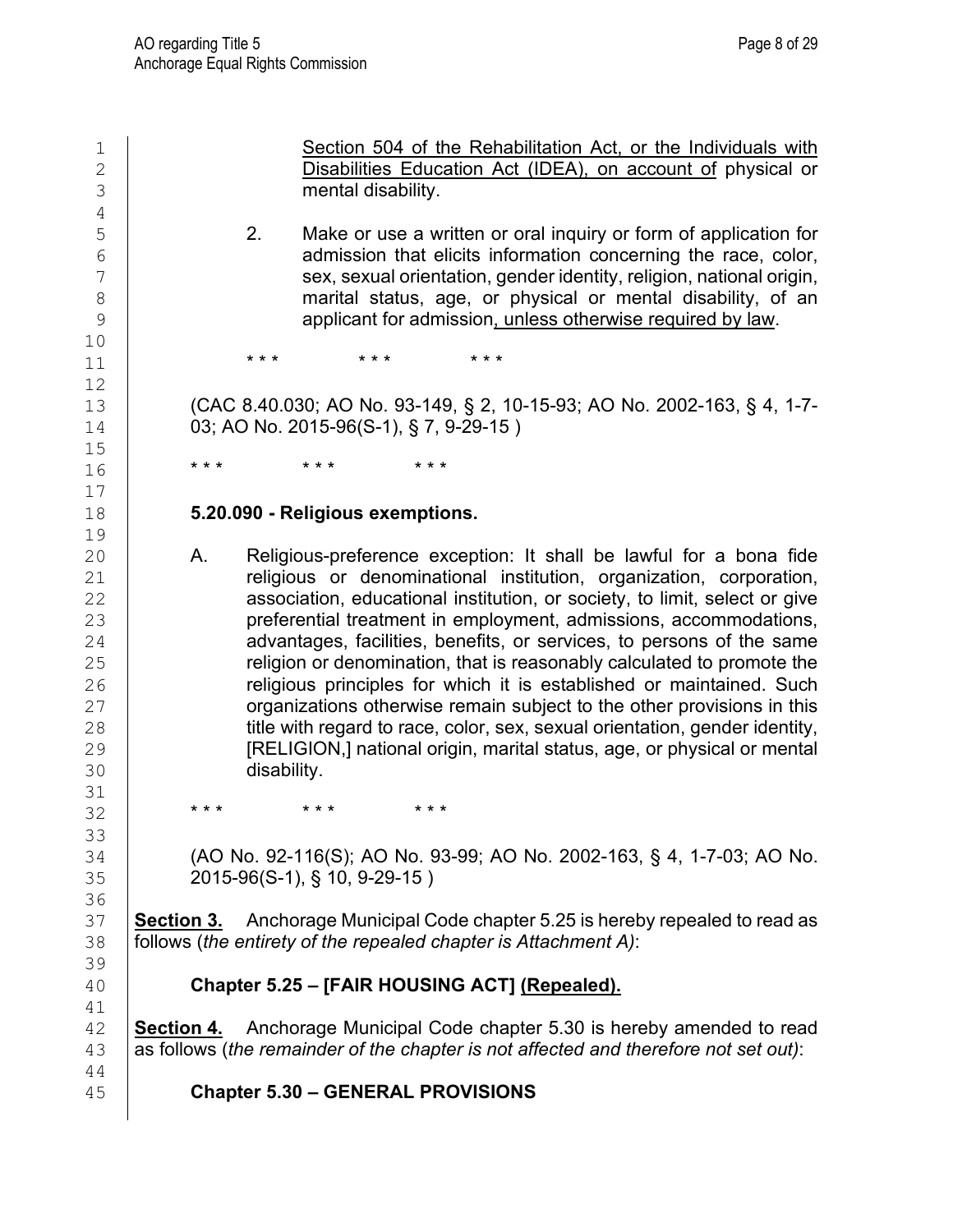| $\mathbf 1$<br>$\overline{2}$                                                         |    | 5.30.030 - Correspondence.                                                                                                                                                                                                                                                                                                                                                                                                                                                                                                                                                                                                                          |
|---------------------------------------------------------------------------------------|----|-----------------------------------------------------------------------------------------------------------------------------------------------------------------------------------------------------------------------------------------------------------------------------------------------------------------------------------------------------------------------------------------------------------------------------------------------------------------------------------------------------------------------------------------------------------------------------------------------------------------------------------------------------|
| 3<br>$\overline{4}$<br>5<br>6<br>$\overline{7}$<br>$\,8\,$<br>$\mathsf 9$<br>10<br>11 |    | Correspondence regarding potential or pending complaints shall be<br>addressed to the executive director or his or her designated staff member.<br>Correspondence to commissioners shall be sent in care of the executive<br>director when the correspondence regards potential or pending complaints.<br>No commissioner may consider pending complaints until the case is before<br>the commissioners at the public hearing stage under chapter 5.70, or upon a<br>request for reconsideration under section 5.60.030.                                                                                                                            |
| 12<br>13                                                                              |    | (AR No. 92-223(S); AO No. 2002-163, § 8, 1-7-03)                                                                                                                                                                                                                                                                                                                                                                                                                                                                                                                                                                                                    |
| 14<br>15                                                                              |    | <b>Section 5.</b> Anchorage Municipal Code chapter 5.40 is hereby amended to read<br>as follows (the remainder of the chapter is not affected and therefore not set out):                                                                                                                                                                                                                                                                                                                                                                                                                                                                           |
| 16<br>17<br>18                                                                        |    | <b>Chapter 5.40 - COMPLAINT AND ANSWER</b>                                                                                                                                                                                                                                                                                                                                                                                                                                                                                                                                                                                                          |
| 19<br>20                                                                              |    | 5.40.010 - Complaints.                                                                                                                                                                                                                                                                                                                                                                                                                                                                                                                                                                                                                              |
| 21<br>22<br>23<br>24<br>25<br>26<br>27                                                | Α. | A person who believes he or she is aggrieved or injured by any<br>discriminatory act or practice prohibited by this title may file a verified<br>written complaint with the equal rights commission within 180 days<br>from the date of the alleged discriminatory act or practice, stating the<br>name and address of the person alleged to have engaged in the<br>discriminatory act or practice, and a short plain statement of each<br>alleged unlawful discriminatory act or practice.                                                                                                                                                         |
| 28<br>29<br>30<br>31<br>32<br>33<br>34<br>35<br>36<br>37<br>38                        | В. | Consistent with subsection A., the executive director, with the<br>approval of a panel of 3 commissioners, may also file a verified written<br>complaint on behalf of a person or persons aggrieved by an alleged<br>discriminatory act or practice within 180 days from the date of the<br>alleged discriminatory act or practice or within 60 days after the<br>alleged discriminatory act or practice comes to the executive director's<br>attention, whichever is later, including an identification of the person<br>or persons affected by the alleged unlawful practice which is sufficient<br>to enable staff to investigate the complaint. |
| 39<br>40<br>41<br>42<br>43                                                            | C. | If the alleged act or practice is of a continuing nature, the date of its<br>occurrence shall be considered to be any date after the<br>commencement of the practice up to and including the date on which<br>the practice ceased.                                                                                                                                                                                                                                                                                                                                                                                                                  |
| 44<br>45                                                                              |    | (CAC 8.36.020); AR No. 92-223(S); AO No. 2002-163, § 10, 1-7-03)                                                                                                                                                                                                                                                                                                                                                                                                                                                                                                                                                                                    |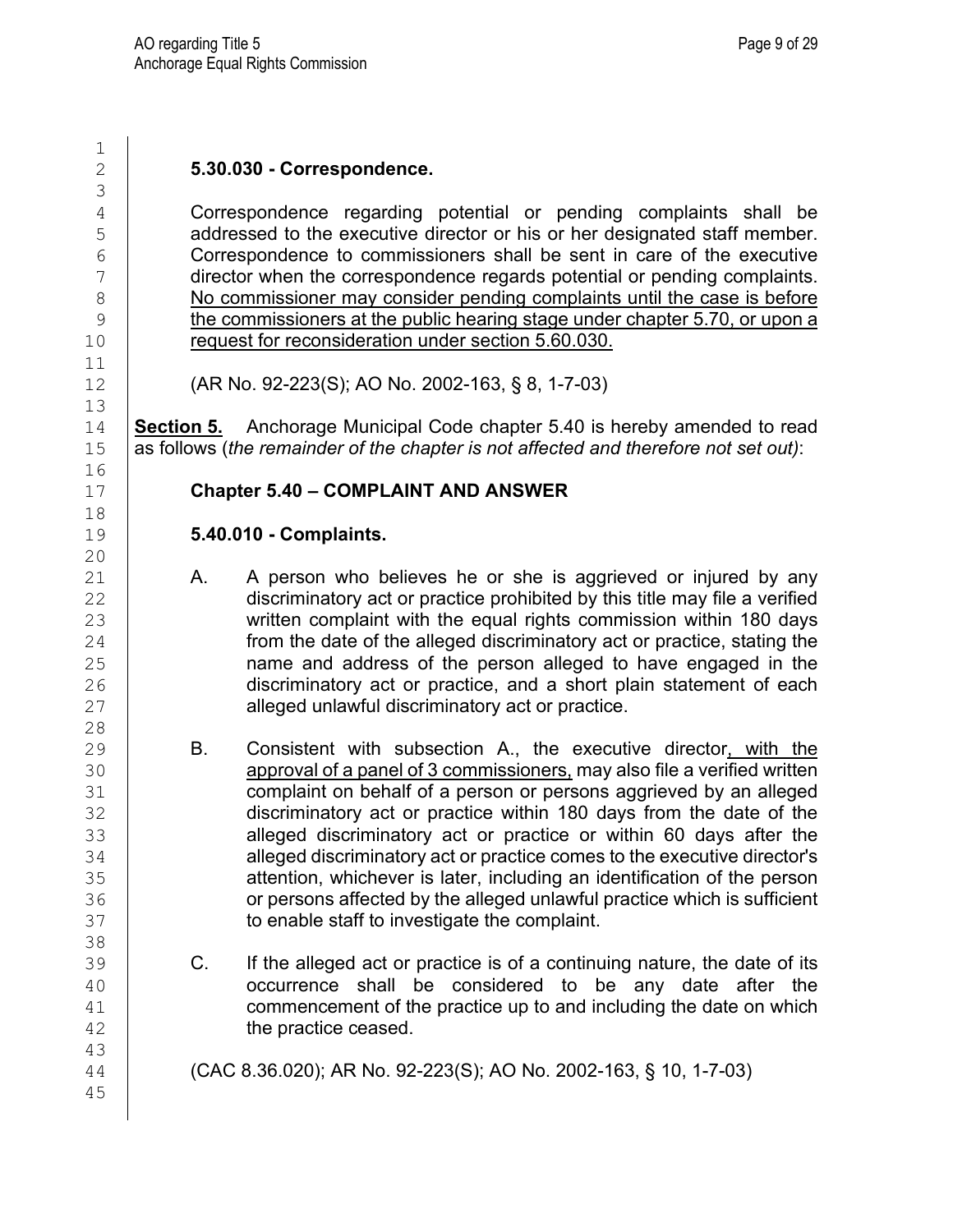| 1                                | * * * | $* * *$<br>$* * *$                                                                                                                                                                                                                                                                                                                                                                                    |
|----------------------------------|-------|-------------------------------------------------------------------------------------------------------------------------------------------------------------------------------------------------------------------------------------------------------------------------------------------------------------------------------------------------------------------------------------------------------|
| $\overline{2}$<br>3              |       | 5.40.040 - Answer.                                                                                                                                                                                                                                                                                                                                                                                    |
| $\sqrt{4}$                       |       |                                                                                                                                                                                                                                                                                                                                                                                                       |
| 5<br>6<br>7<br>8<br>9            | Α.    | A respondent may file a written answer to the complaint within 20 days<br>of service of the complaint and may provide any other information that<br>it believes is relevant to the investigation of the allegations in the<br>complaint.                                                                                                                                                              |
| 10<br>11                         | В.    | The answer should [SHALL] include:                                                                                                                                                                                                                                                                                                                                                                    |
| 12<br>13                         |       | 1.<br>The full name and address of respondent;                                                                                                                                                                                                                                                                                                                                                        |
| 14<br>15                         |       | 2.<br>The name and address of respondent's attorney, if any;                                                                                                                                                                                                                                                                                                                                          |
| 16<br>17<br>18<br>19<br>20<br>21 |       | 3.<br>A statement that the respondent admits, denies or does not<br>have and is unable to obtain sufficient information to admit or<br>deny each allegation made in the complaint. A statement of lack<br>of information shall have the effect of a denial. Any allegation<br>that is not denied shall be deemed admitted; and                                                                        |
| 22<br>23<br>24                   |       | Each and every affirmative defense and a statement of the facts<br>4.<br>supporting each affirmative defense.                                                                                                                                                                                                                                                                                         |
| 25<br>26<br>27<br>28<br>29<br>30 | C.    | The respondent may direct a written request for an extension of time<br>to file its answer to the executive director or his or her designee prior<br><b>JAFTER</b><br><b>UNSUCCESSFUL</b><br>unsuccessful<br>conciliation.<br>to<br>MAY<br>CONCILIATION, RESPONDENT<br><b>DIRECT</b><br>A WRITTEN<br>REQUEST FOR AN EXTENSION OF TIME TO FILE AN ANSWER<br>TO THE HEARING PANEL OR HEARING EXAMINER.] |
| 31<br>32                         |       | (AR No. 92-223(S); AO No. 2002-163, § 12, 1-7-03)                                                                                                                                                                                                                                                                                                                                                     |
| 33<br>34                         | * * * | * * *<br>* * *                                                                                                                                                                                                                                                                                                                                                                                        |
| 35<br>36                         |       | 5.40.060 - Withdrawn complaint.                                                                                                                                                                                                                                                                                                                                                                       |
| 37<br>38<br>39<br>40<br>41       | Α.    | A complainant may request to withdraw a complaint by filing a written<br>request with the executive director at any time prior to the issuance of<br>the accusation. [DETERMINATION.]                                                                                                                                                                                                                 |
| 42<br>43<br>44                   | В.    | The executive director shall prepare and serve on all parties a closure<br>or notice of dismissal when a complaint has been withdrawn.                                                                                                                                                                                                                                                                |
| 45                               | C.    | After the commencement of the public hearing under chapter 5.70, a                                                                                                                                                                                                                                                                                                                                    |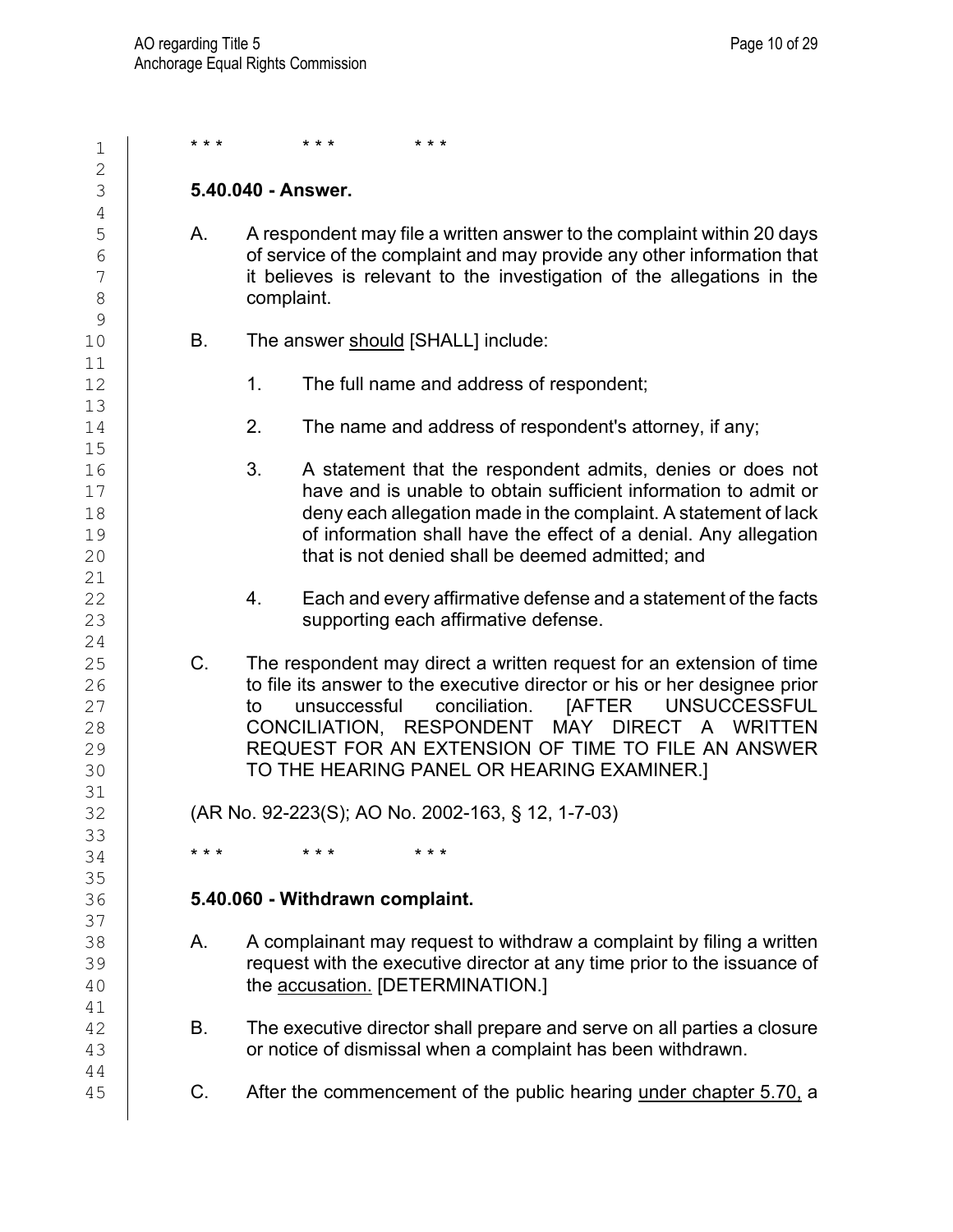$\begin{array}{c|c} 1 & \text{complain t may only be withdrawn with the approval of the hearing  
2 & \text{panel or hearing examiner.} \end{array}$ panel or hearing examiner. 3 4 D. The executive director may substitute himself or herself for a<br>5 complainant by giving written notice to that effect within 15 days after 5 complainant by giving written notice to that effect within 15 days after<br>6 **complained** a withdrawal has been granted pursuant to subsection C. of this 6 a withdrawal has been granted pursuant to subsection C. of this section. [5.40.080B. OF THESE REGULATIONS.] The substitution 7 section. [5.40.080B. OF THESE REGULATIONS.] The substitution<br>8 relates back to the date of the original complaint.  $\frac{9}{10}$ 10 (AR No. 92-223(S); AR No. 96-174, § 2, 10-22-96; AO No. 2002-163, § 13, <br>11 (1-7-03)  $1 - 7 - 03$ 12 13 **Section 6.** Anchorage Municipal Code chapter 5.50 is hereby amended to read<br>14 as follows (the remainder of the chapter is not affected and therefore not set out): 14 as follows (*the remainder of the chapter is not affected and therefore not set out)*:  $\frac{15}{16}$ 16 **Chapter 5.50 - IMPARTIAL INVESTIGATION**  $\begin{array}{c} 17 \\ 18 \end{array}$ 18 **5.50.010 - Investigative overview.** 19<br>20 20 The commission shall investigate promptly and impartially the matters set out<br>21 **The filled complaint. If it determines the allegations are supported by** 21 in the filed complaint. If it determines the allegations are supported by<br>22 substantial evidence, it shall immediately attempt to eliminate the alleged substantial evidence, it shall immediately attempt to eliminate the alleged 23 discriminatory act or practice by conference, persuasion and conciliation. If<br>24 the commission determines the allegations are not supported by substantial 24 the commission determines the allegations are not supported by substantial<br>25 evidence, the complaint shall be closed or dismissed. The commission shall, 25 evidence, the complaint shall be closed or dismissed. The commission shall,  $26$  unless good cause is shown, [IN ANY EVENT] issue its determination within 26 unless good cause is shown, [IN ANY EVENT] issue its determination within  $27$  240 days after the filing of the complaint. 240 days after the filing of the complaint. 28<br>29 29 (CAC 8.36.040; AO No. 96-99, § 2, 10-22-96; AO No. 2002-163, § 14, 1-7-<br>30 (03) 03) 31<br>32 32 **5.50.020 - Fact finding procedures.** 33<br>34 A. After a complaint has been filed, staff shall convene a fact finding 35 conference with the parties to define issues, receive and exchange<br>36 **conference information relevant to the complaint and response, if any, and** 36 information relevant to the complaint and response, if any, and<br>37 **interprot in a view of the complaint**, if possible, through 37 **negotiate a voluntary resolution of the complaint, if possible, through**<br>38 **a** pre-determination settlement agreement. Parties shall be permitted 38 a pre-determination settlement agreement. Parties shall be permitted<br>39 b to be fully represented by legal counsel at the fact finding conference. 39 to be fully represented by legal counsel at the fact finding conference.<br>40 Legal counsel shall be entitled to speak and present on behalf of the 40 Legal counsel shall be entitled to speak and present on behalf of the<br>41 **The analysis of the fact finding conference.** Legal counsel may 41 **represented party at the fact finding conference. Legal counsel may**<br>42 **hot, however, cross-examine the other party and must submit any** not, however, cross-examine the other party and must submit any 43 questions through staff. 44 45 **B.** Staff shall provide the following information and instructions to the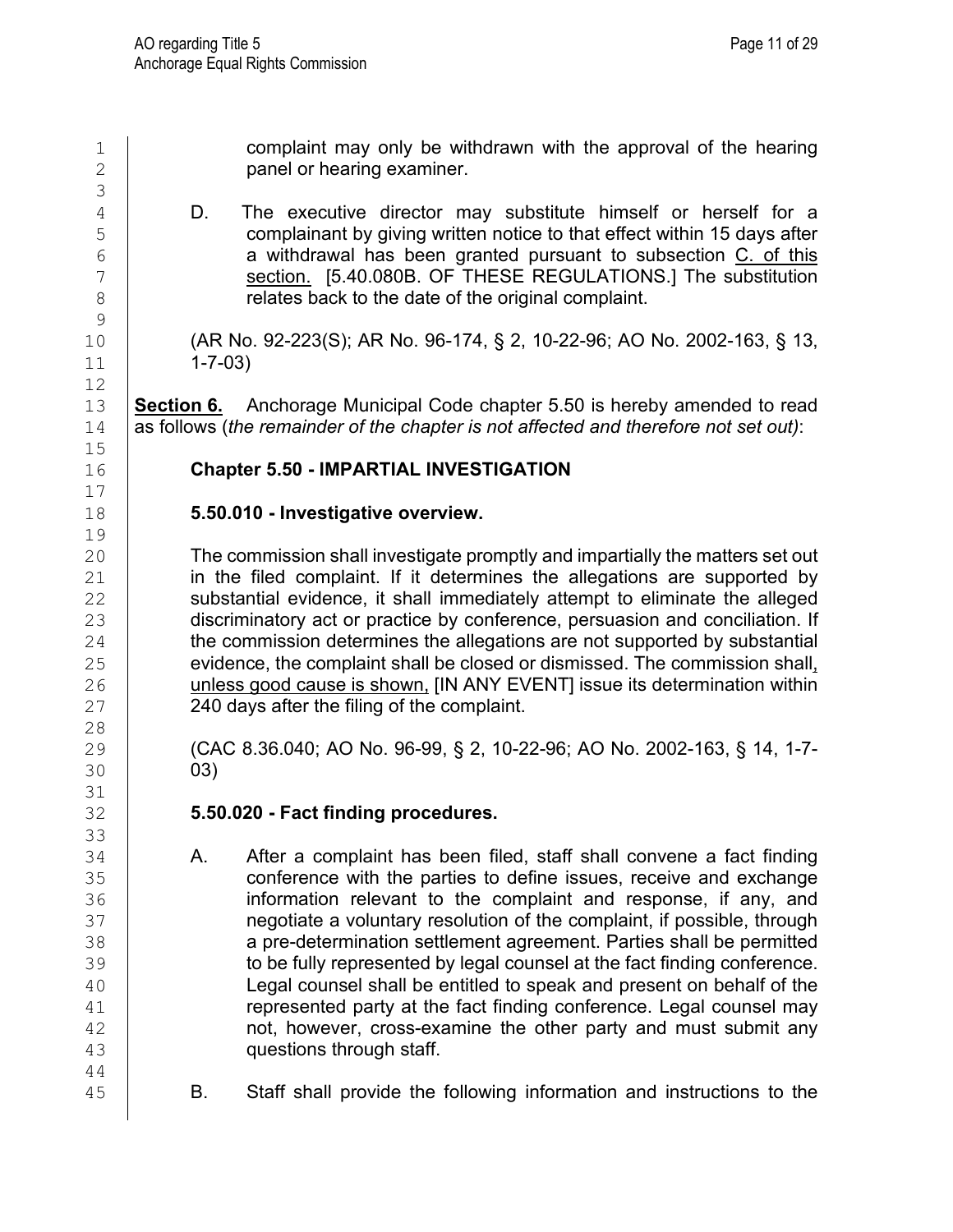1 parties, in writing, at least 21 days prior to the fact finding conference:<br>2 1. The date, time, and place of the conference:  $\begin{array}{ccc} 2 \\ 3 \end{array}$  1. The date, time, and place of the conference;<br>3  $\begin{array}{c|c} 3 & 2. & \text{The information to be provided by the parties to staff, and the data on which this information is due: and\n\end{array}$  $\begin{array}{c|c} 4 & 3 & \text{The procedures to be followed at the confi} \\ 5 & 3 & 7 & \text{The procedures to be followed at the confi} \end{array}$ The procedures to be followed at the conference. 6<br>7 T C. Each allegation of the complaint and response, if any, shall be closely<br>8 8 examined and fully discussed. Each party shall be allowed a<br>9 examined and fully discussed. Each party shall be allowed a 9 reasonable time to present evidence in support of his or her position.<br>10 **TEACH PARTY MAY BRING A REASONABLE NUMBER OF** 10 **[EACH PARTY MAY BRING A REASONABLE NUMBER OF**<br>11 WITNESSES.I Staff may limit the number of persons in attendance. 11 WITNESSES.] Staff may limit the number of persons in attendance.<br>12 Complainant may be accompanied by one support person or an Complainant may be accompanied by one support person or an 13 detorney. Respondent may choose no more than two representatives<br>14 to attend. in addition to an attorney. to attend, in addition to an attorney.  $15$ <br> $16$ D. (Reserved.)  $\begin{array}{c} 17 \\ 18 \end{array}$ 18 **E.** Staff may take notes at the conference and accept exhibits and<br>19 **E.** documents from the parties No person may make an audio or video 19 documents from the parties. No person may make an audio or video<br>20 documents from the conference. recording of the conference. 21<br>22 F. Exhibits and documents received at a fact finding conference may be 23 used as evidence in making a determination pursuant to section  $24$  5.60.010 IOF THIS TITLE. 5.60.010. [OF THIS TITLE.] 25<br>26 26 G. Statements made by a party during a fact finding conference may be<br>27 decreed as evidence in making a determination pursuant to section 27 used as evidence in making a determination pursuant to section<br>28 <br>3.60.010 and may be used as evidence at the public hearing held 28 5.60.010 and may be used as evidence at the public hearing held<br>29 bursuant to chapter 5.70. ISECTIONS 5.70.010 THROUGH 5.70.160 29 pursuant to chapter 5.70. [SECTIONS 5.70.010 THROUGH 5.70.160<br>30 OF THIS TITLE.] OF THIS TITLE.] 31<br>32 32 **H.** Neither the executive director nor staff may disclose or use as<br>33 **Head of the executive director** of settlement made during a fact 33 evidence offers or counteroffers of settlement made during a fact<br>34 **finding conference, or use such offers or counteroffers as evidence in** finding conference, or use such offers or counteroffers as evidence in 35 making a determination under section 5.60.010 or at the public<br>36 hearing under chapter 5.70. hearing under chapter 5.70. 37<br>38 38 **I.**[H.] If, at the conclusion of the fact finding conference, additional 39 39 information is required from either party, staff and the parties shall<br>40 determine the specific time frame and method required for submission  $\begin{array}{c|c} 40 & \text{determine the specific time frame and method required for submission} \ 41 & \text{of that additional information.} \end{array}$ of that additional information. 42  $\frac{43}{44}$  J.[I.] A pre-determination settlement agreement must be approved by the executive director or his or her designee. executive director or his or her designee. 45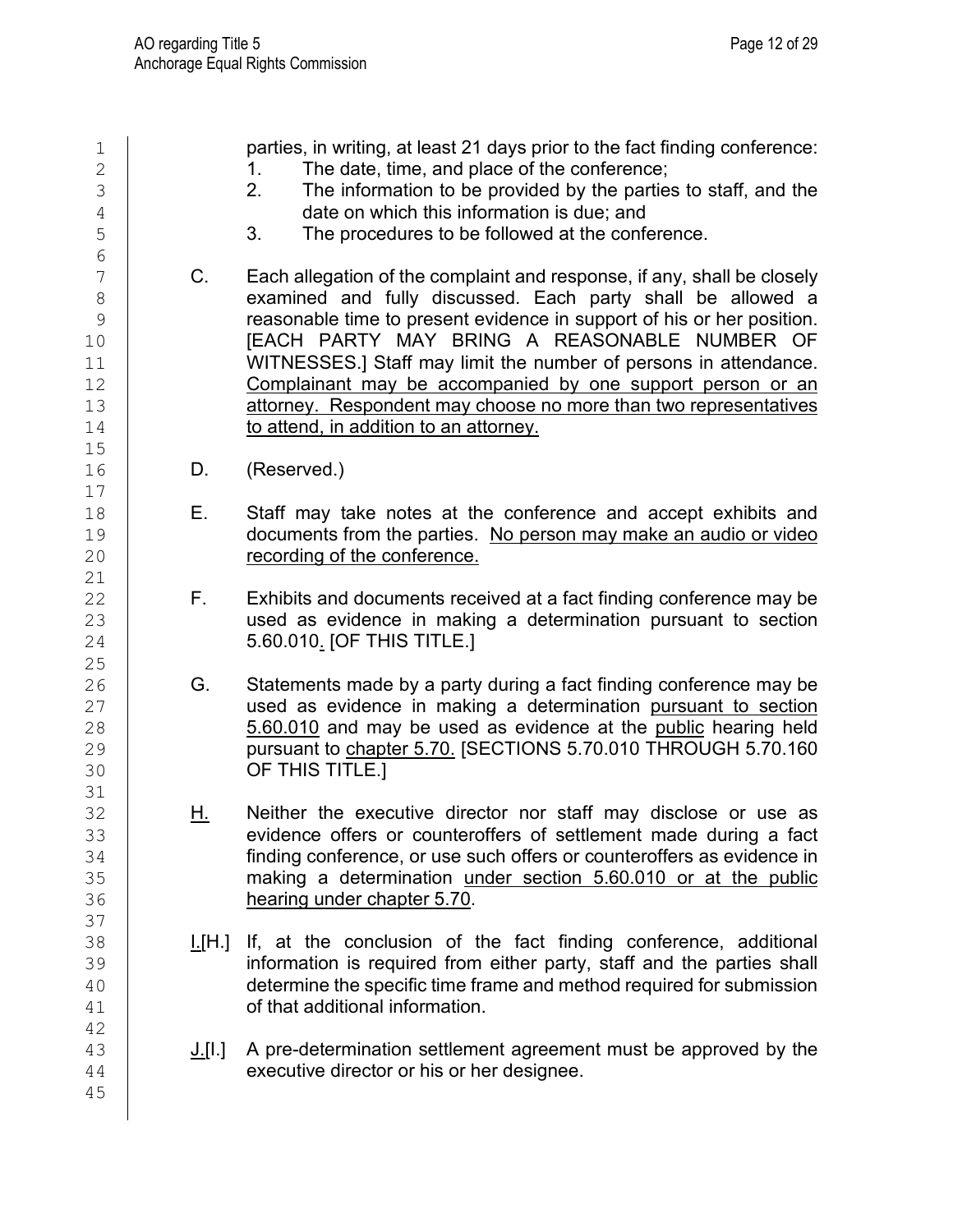3

6<br>7

12

 $\begin{array}{c} 25 \\ 26 \end{array}$ 

 $\begin{array}{c} 28 \\ 29 \end{array}$ 

30<br>31

32<br>33

39<br>40

1 (AR No. 92-223(S); AR No. 96-174, § 3, 10-22-96; AO No. 2002-163, § 15,<br>2 1-7-03: AO No. 2015-96(S-1), § 11, 9-29-15) 2 1-7-03; AO No. 2015-96(S-1), § 11, 9-29-15 )

### 4 **5.50.030 - Effect of failure to furnish responses to requests for essential**  5 **information or produce witnesses or attend fact finding conference.**

- T A. The executive director may dismiss a complaint if the complainant fails<br>8 8 to attend the fact finding conference or to furnish the information<br>9 the internation 5.50.020B.2. of this title without good cause. 9 requested in subsection 5.50.020B.2. of this title, without good cause,<br>or if the executive director has determined that the complainant has 10 or if the executive director has determined that the complainant has  $11$  unreasonably obstructed the fact finding conference. unreasonably obstructed the fact finding conference.
- 13 B. If the respondent fails to timely furnish the information requested in<br>14 Subsection 5.50.020B.2. of this title. or if the respondent fails to 14 Subsection 5.50.020B.2. of this title, or if the respondent fails to<br>15 **I** provide responses to a request for essential information or 15 15 provide responses to a request for essential information or<br>16 **interrogatories**, or fails to attend the fact finding conference without 16 interrogatories, or fails to attend the fact finding conference without<br>17 **interproduced cause or unreasonably obstructs the fact finding conference, the** 17 good cause or unreasonably obstructs the fact finding conference, the 18 commission's staff shall analyze the available evidence and determine<br>19 mether the complaint is supported by substantial evidence: staff may 19 whether the complaint is supported by substantial evidence; staff may<br>20 Seek enforcement of a subpoena or subpoena duces tecum in 20 Seek enforcement of a subpoena or subpoena duces tecum in a subpoena duces tecum in a subpoena duces tecum in 21 Superior court. [THIS CONDUCT MAY BE TREATED AS AN ADMISSION OF THE ALLEGATIONS IN THE COMPLAINT FOR ADMISSION OF THE ALLEGATIONS IN THE COMPLAINT FOR 23 PURPOSES OF THE SUBSTANTIAL EVIDENCE DETERMINATION<br>24 ONLY.1 ONLY.]

26 (AR No. 92-223(S); AR No. 96-174, § 4, 10-22-96; AO No. 2002-163, § 15,<br>27 1-7-03; AO No. 2015-96(S-1), § 12, 9-29-15) 27 1-7-03; AO No. 2015-96(S-1), § 12, 9-29-15)

29 **\*\*\* \*\*\* \*\*\*** 

## 31 **5.50.060 - General investigations.**

- 33 A. The commission<u>, on its own motion,</u> or the executive director <u>with the 34</u><br>34 **A. A. Communist on the commissioners**, may[, ON THEIR OWN approval of a panel of three commissioners, may[, ON THEIR OWN 35 MOTION,] initiate a general investigation to determine the extent to<br>36 which an individual, group, corporation, business, industry, agency, or which an individual, group, corporation, business, industry, agency, or 37 organization is complying with the provisions of chapter 5.20. [OF THE ANCHORAGE MUNICIPAL CODE.]
- 40 B. In the course of a general investigation, the executive director may<br>41 **B. Contrary the submission of information by an individual.** group. 41 require the submission of information by an individual, group,<br>42 corporation, business, industry, agency or organization being corporation, business, industry, agency or organization being 43 investigated, concerning the race, color, sex, religion, national origin,<br>44 marital status, age, or physical or mental disability, of any employee marital status, age, or physical or mental disability, of any employee 45 **Fig. 2.1** or other person and all other information relevant to the investigation.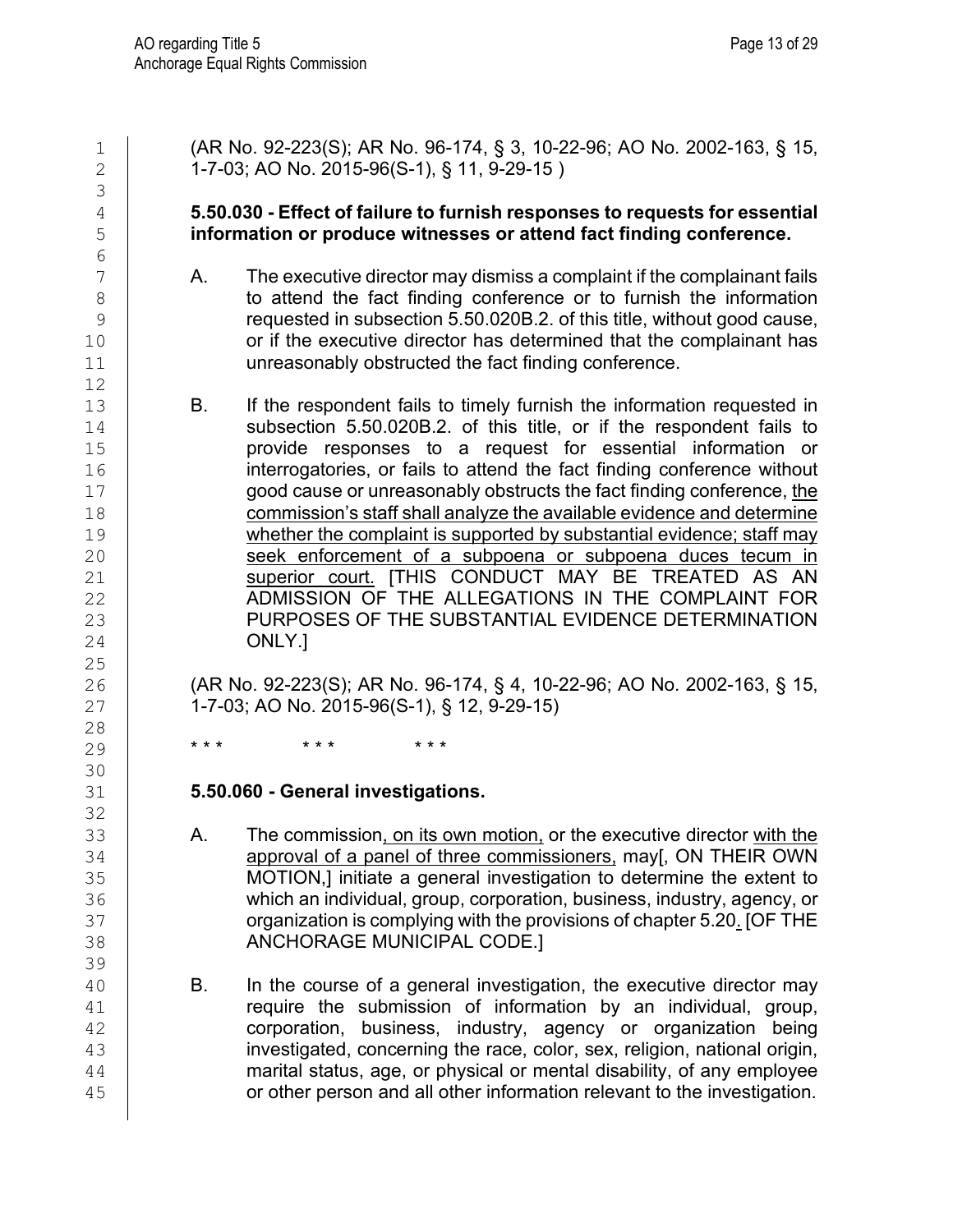$\frac{1}{2}$ 2 C. A general investigation may be as broad in scope as may be<br>3 **C. C. A general investigation may be as broad in scope as may be**  $\frac{3}{4}$  necessary to effectuate the purposes of title  $5.$  [OF THE  $\frac{4}{4}$ 4 ANCHORAGE MUNICIPAL CODE.] 5 6 (AR No. 92-223(S); AR No. 93-266, § 1, 10-15-93; AO No. 2002-163, § 15,  $\frac{7}{1}$  $1 - 7 - 03$ 8 9 \* \* \* \* \* \* \* \* \* 10<br>11 11 **5.50.080 - Subpoena.**  $\begin{array}{c} 12 \\ 13 \end{array}$ A. Before issuance of a determination of conciliation failure:  $14$ <br> $15$ 15 15 1. The executive director may issue a subpoena upon his or her<br>16 16 16 16 16 200 16 200 16 200 16 200 16 200 16 200 16 200 16 200 16 200 16 200 16 200 16 200 16 200 16 200 1 16 own motion or upon written request and good cause shown by<br>17 a party, whenever necessary to compel the attendance and 17 a party, whenever necessary to compel the attendance and<br>18 **b** testimony of witnesses at interviews, conferences, hearings or 18 testimony of witnesses at interviews, conferences, hearings or<br>19 depositions Before issuance of a determination of conciliation 19 depositions. Before issuance of a determination of conciliation<br>20 failure, the executive director may issue a subpoena duces 20 **failure, the executive director may issue a subpoena duces**<br>21 **facture in the executive director may issue a subpoena duces** 21 decum whenever necessary to compel the production of books,<br>22 decords, papers, payroll or personnel records, correspondence, records, papers, payroll or personnel records, correspondence, 23 documents or any other evidence relating to any matter under<br>24 investigation before the commission. investigation before the commission.  $\frac{25}{26}$ 26 20 2. Within five days after the service on a person of a subpoena<br>27 **2.** The production of any evidence in his or her 27 **contact any exidence in his or her production of any evidence in his or her control.**<br>28 **control** by the product possession or under his or her control, that person may file a 28 possession or under his or her control, that person may file a<br>29 motion requesting the commission chair to revoke the 29 motion requesting the commission chair to revoke the<br>30 subpoena. The commission chair shall revoke the subpoena if 30 subpoena. The commission chair shall revoke the subpoena if<br>31 state that it finds the evidence required to be produced does not relate to 31 **it finds the evidence required to be produced does not relate to**<br>32 **ince reading to any matter under investigation**, or the subpoena does not 32 any matter under investigation, or the subpoena does not says the subpoena does not describe with sufficient particularity the evidence required to be 33 describe with sufficient particularity the evidence required to be<br>34 **homography** produced. produced. 35<br>36 36 B. After issuance of <u>an accusation:</u> [A DETERMINATION OF<br>37 CONCILIATION FAILURE:] CONCILIATION FAILURE:] 38<br>39 39 **1. The hearing panel or hearing examiner may issue a subpoena**<br>40 **1. The hearing panel or hearing examiner may issue a subpoena**  $\begin{array}{c|c} 40 & \text{upon written request and good cause shown by a party,} \end{array}$  whenever necessary to compel the attendance and testimony 41 whenever necessary to compel the attendance and testimony<br>42 state of witnesses at interviews, conferences, hearings or 42 conferences, hearings or witnesses at interviews, conferences, hearings or depositions or may issue a subpoena duces tecum whenever 43 depositions, or may issue a subpoena duces tecum whenever<br>44 depositions, or may issue a subpoena duces tecum whenever necessary to compel the production of books, records, papers, 45 payroll or personnel records, correspondence, documents or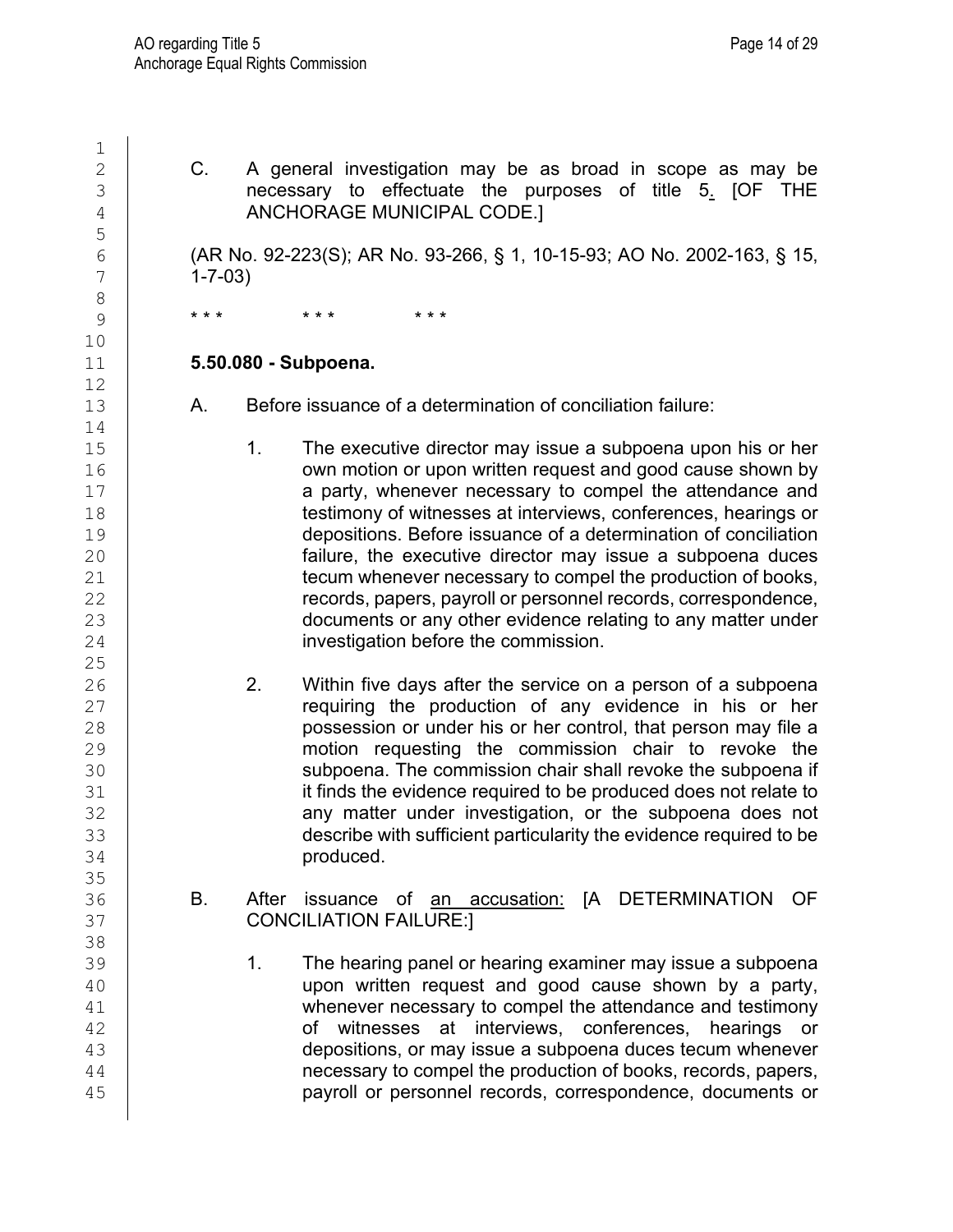$\begin{array}{c|c} 1 & \text{any other evidence relating to any matter under investigation} \\ \text{before the commission.} \end{array}$ before the commission. 3 4 2. Within five days after the service on a person of a subpoena<br>5 continue the production of any evidence in his or her 5 setting the production of any evidence in his or her control.<br>
Ferrich consession or under his or her control, that person may file a  $\begin{array}{c|c}\n6 & \phantom{0} & \phantom{0} & \phantom{0} & \phantom{0} & \phantom{0} & \phantom{0} & \phantom{0} & \phantom{0} & \phantom{0} & \phantom{0} & \phantom{0} & \phantom{0} & \phantom{0} & \phantom{0} & \phantom{0} & \phantom{0} & \phantom{0} & \phantom{0} & \phantom{0} & \phantom{0} & \phantom{0} & \phantom{0} & \phantom{0} & \phantom{0} & \phantom{0} & \phantom{0} & \phantom{0} & \phantom{0} & \phantom{0} & \phantom{0$ 7 motion requesting the hearing panel or hearing examiner to<br>8 8 **8 revoke the subpoena. The hearing panel or hearing examiner**<br>8 **revoke the subpoena if it finds the evidence required to be** 9 shall revoke the subpoena if it finds the evidence required to be<br>produced does not relate to anv matter under investigation. or 10 **constructs produced does not relate to any matter under investigation, or**<br>11 **he subpoena does not describe with sufficient particularity the** 11 the subpoena does not describe with sufficient particularity the<br>12 evidence required to be produced. evidence required to be produced. 13<br>14 14 C. The party requesting the subpoena shall be responsible for serving<br>15 **C.** the subpoena. the subpoena. 16<br>17 17 D. In the event that a person issued a subpoena does not respond, the 18 degree of the chair shall proceed with the civil remedy set 18 executive director or the chair shall proceed with the civil remedy set<br>19 forth in Anchorage Municipal Code subsection 5.80.010B or 19 **forth in Anchorage Municipal Code subsection 5.80.010B., or** 20<br>20 **5.80.030B., by seeking an appropriate order from the court.** 5.80.030B., by seeking an appropriate order from the court.  $\begin{array}{c} 21 \\ 22 \end{array}$ 22 (AR No. 92-223(S); AO No. 2002-163, § 15, 1-7-03) 23<br>24 24 **Section 7.** Anchorage Municipal Code chapter 5.60 is hereby amended to read<br>25 as follows (the remainder of the chapter is not affected and therefore not set out): 25 as follows (*the remainder of the chapter is not affected and therefore not set out)*:  $\frac{26}{27}$ 27 **Chapter 5.60 – COMPLETION OF INVESTIGATION**  $\begin{array}{c} 28 \\ 29 \end{array}$ 29 **\*\*\* \*\*\* \*\*\*** 30<br>31 31 **5.60.020 – Administrative closure.** 32<br>33 33 A. The executive director may administratively close a complaint in the 34 following instances: 35<br>36 36 1. If the complainant has failed to attend or cooperate in the fact<br>37 **1.** If inding conference, as provided in subsection 5.50.020A. [OF 37 **finding conference, as provided in subsection 5.50.020A. [OF** 38 THIS TITLE]; 39 40 2. If the complainant has otherwise failed to cooperate in the investigation of the complaint: investigation of the complaint; 42 43 3. If the whereabouts of the complainant are unknown and have remained unknown for at least 30 days despite reasonable 45 **efforts to locate the complainant;**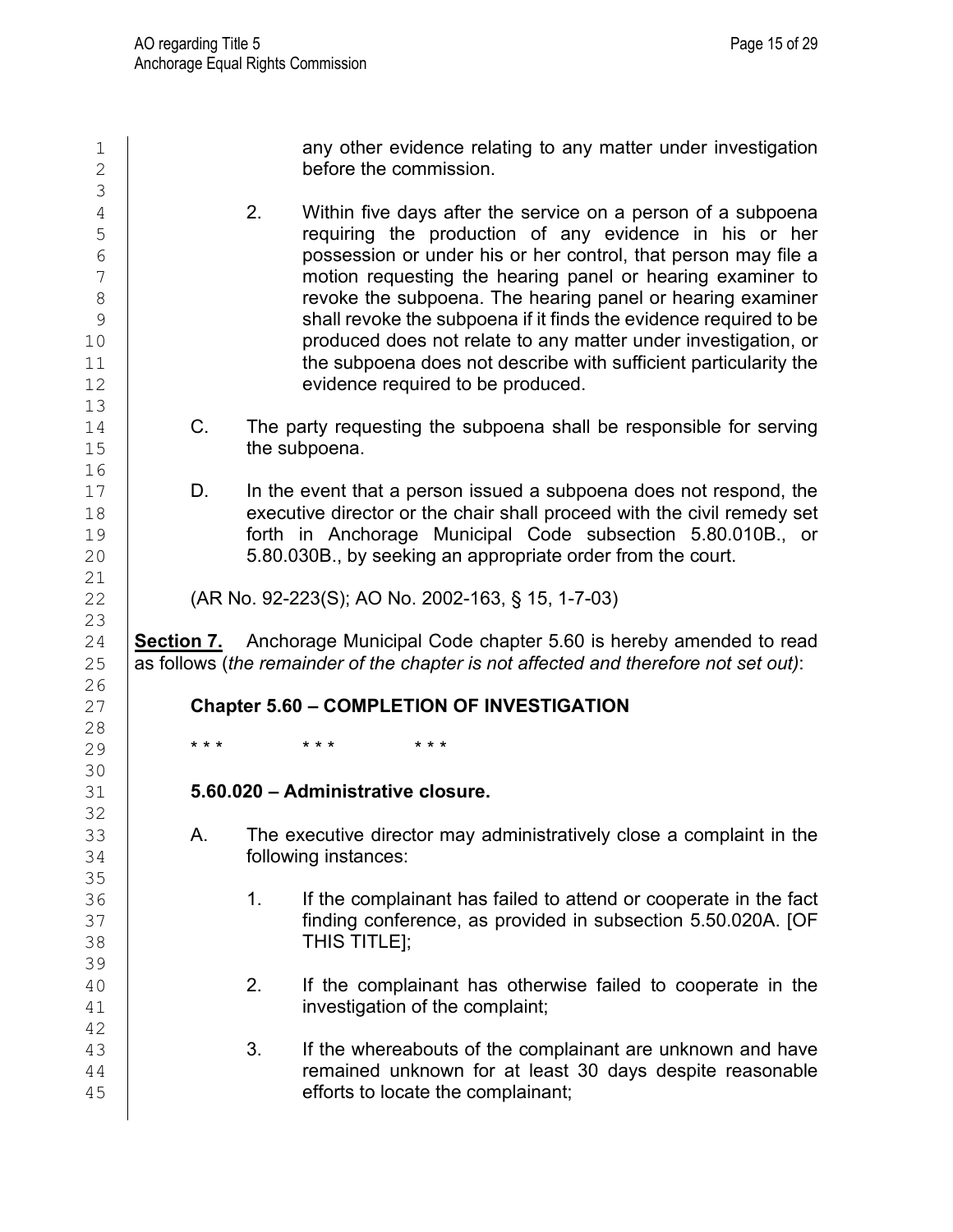$\frac{1}{2}$ 2 4. If the commission lacks jurisdiction over the subject matter or a<br>3 decessary party to the action or is otherwise unable to proceed  $\begin{array}{c|c}\n 3 \\
 4\n \end{array}$  necessary party to the action or is otherwise unable to proceed with the investigation: with the investigation; 5  $\begin{array}{c|c} 6 & 5. & \text{If the complaint refuses to accept a settlement reasonably} \\ 7 & & \text{calculated to make him or her whole and there are no overriding} \end{array}$ 7 calculated to make him or her whole and there are no overriding<br>8 bublic interest issues in the complaint EXCEPT IN 8 public interest issues in the complaint[, EXCEPT IN 9 COMPLAINTS FILED UNDER ANCHORAGE MUNICIPAL<br>10 CODE CHAPTER 5.251: CODE CHAPTER 5.25]; 11<br>12 6. If the complaint is settled by the parties; 13<br>14 14 7. If the complainant makes a request to withdraw the complaint<br>15 15 Which is approved pursuant to section 5.40.060 IOF THIS 15 which is approved pursuant to section 5.40.060 [OF THIS 16  $T$ ITLE];  $17$ <br> $18$ 18 18 8. If the commission cannot investigate the complaint because of 19 19 **a conflict of interest. In such case, the complaint may be**<br>20 **a conflict of investigation to the Alaska State Commission for** 20 **can all investigation to the Alaska State Commission for**<br>21 **Reference Human Rights or any other appropriate agency with** 21 **Human Rights or any other appropriate agency with**<br>22 **Human Rights or any other appropriate agency with** jurisdiction;[.] 23<br>24 24 9. If the complainant files a complaint in court alleging<br>25 discrimination based on the same facts and issues as are 25 discrimination based on the same facts and issues as are<br>26 currently pending before the commission:[.] currently pending before the commission;[.]  $\begin{array}{c} 27 \\ 28 \end{array}$ 28 10. If the commission reviews the complaint and makes a<br>29 determination to prioritize allocation of staff and commission 29 determination to prioritize allocation of staff and commission<br>30 determination to prioritize allocation of staff and commission 30 cresources among complaints received to eliminate unlawful<br>31 discriminatory practices in the most cost efficient and effective 31 discriminatory practices in the most cost efficient and effective<br>32 manner possible, pursuant to the commission's powers 32 commission's parametral possible, pursuant to the commission's powers<br>33 commission's authorized under subsection 5.10.040A.9. authorized under subsection 5.10.040A.9. 34<br>35 35 (AR No. 92-223(S); AO No. 2002-163, § 16, 1-7-03; AO No. 2008-16, § 3, 3- 18-08) 37<br>38 38 **5.60.030 - Reconsideration.** 39<br>40 40 A. When a complaint has been closed pursuant to subsections 41 5.60.010C. or 5.60.020A.1.—5. [OF THIS TITLE], the complainant<br>42 may apply to the chair of the commission for reconsideration. [ON THE 42 may apply to the chair of the commission for reconsideration<u>.</u> [ON THE 43 may apply to the chair of the commission for reconsideration<u>.</u> [ON THE 43 43 GROUND OF A MISTAKE IN DETERMINATION OF A FACT OR IN APPLICATION OF THE LAW TO THE FACTS. THE REQUEST FOR 44 APPLICATION OF THE LAW TO THE FACTS. THE REQUEST FOR 45 RECONSIDERATION SHALL BE SERVED ON THE RESPONDENT.]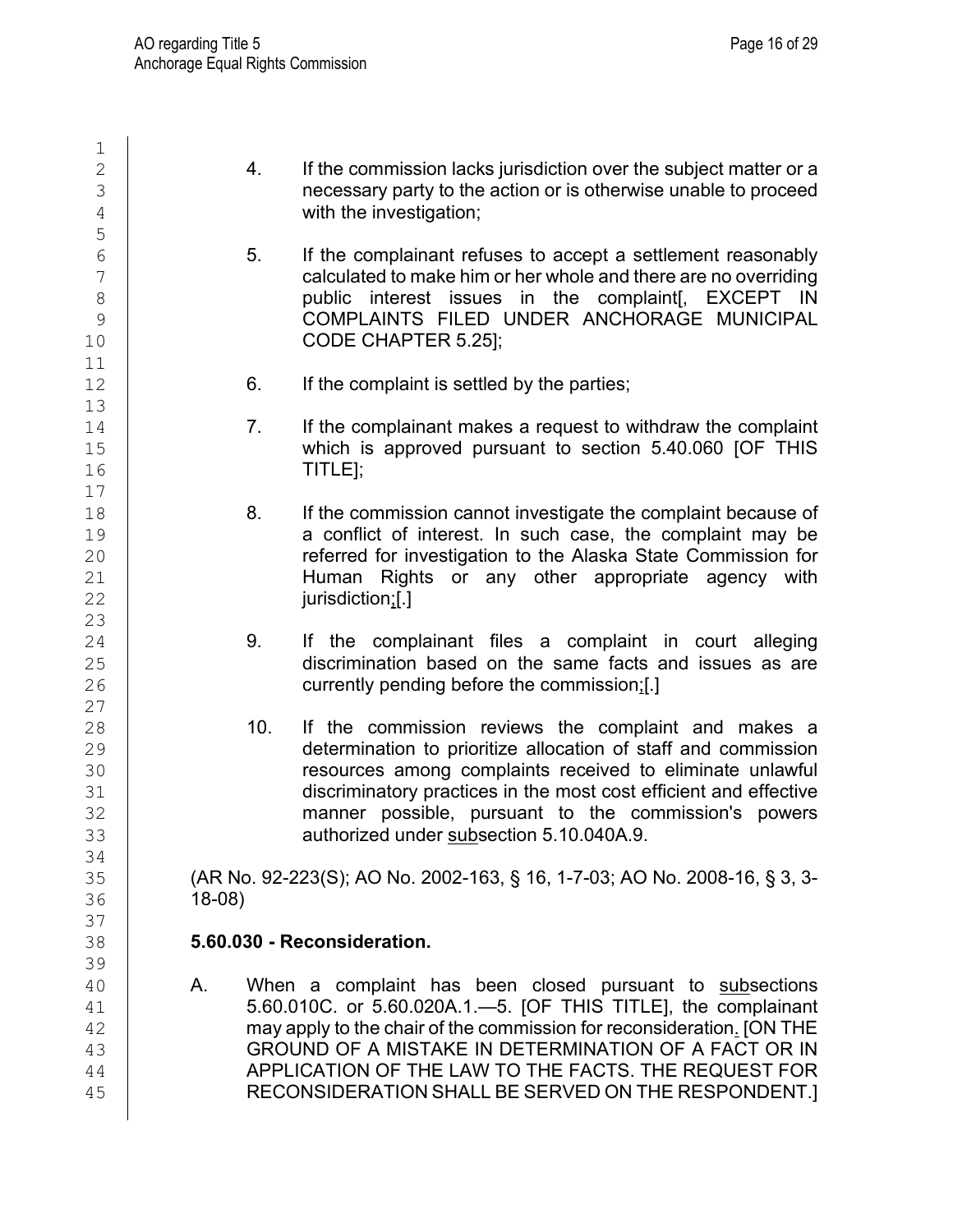1 1 If there is no documentation that the request for reconsideration was<br>2 Served on the respondent, the commission staff shall serve a copy on  $\begin{array}{c|c} 2 & \text{served on the respondent, the commission staff shall serve a copy on} \\ \hline 3 & \text{the resonident.} \end{array}$ the respondent. 4<br>5 5 B. A written [AN] application for reconsideration shall [MUST INCLUDE<br>6 A STATEMENT OF THE FACTS ALLEGED TO BE ERRONEOUS OR 6 A STATEMENT OF THE FACTS ALLEGED TO BE ERRONEOUS OR<br>OF THE LAW ALLEGED TO BE INCORRECTLY APPLIED AND] be 7 CF THE LAW ALLEGED TO BE INCORRECTLY APPLIED AND] be filed within 15 days after service of the closure. filed within 15 days after service of the closure.  $\frac{9}{10}$ 10 C. The complainant may request an extension of time in which to apply<br>11 **C.** For reconsideration. The request must be filed with the chair of the  $\begin{array}{c|c} 11 & \text{for reconstruction.} \end{array}$  for reconsideration. The request must be filed with the chair of the commission within 15 days after service of the closure. The chair shall commission within 15 days after service of the closure. The chair shall 13 grant or deny the request within five days after it is received.<br>14 Complainant will then be notified, in writing, if the request for an 14 Complainant will then be notified, in writing, if the request for an 15 **extension of time to apply for reconsideration is granted or denied.** 16<br>17 D. The chair shall determine whether a request for reconsideration is 18 timely. If the request is timely, the chair shall appoint a reconsideration<br>19 hanel of three commissioners to review the investigative and 19 **panel of three commissioners to review the investigative and property** 20 **panel of three commissioners to review information** 20 **can all reconsideration files. Neither party may present any new information**<br>21 **can be in the consideration without providing a reasonable**  $\begin{array}{c|c} 21 & \text{or evidence during reconstruction without providing a reasonable } 22 & \text{explanation as to why, with due diligence, the newly discovered.} \end{array}$ explanation as to why, with due diligence, the newly discovered 23 information or evidence could not have been discovered and<br>24 information or evidence could not have been discovered and<br>24 intervals submitted to the investigator during the investigation. If the 24 submitted to the investigator during the investigation. If the<br>25 consideration panel determines there is a reasonable explanation 25 consideration panel determines there is a reasonable explanation<br>26 consideration the submission of new evidence, the panel may receive 26 **for a delay in the submission of new evidence, the panel may receive**<br>27 **argument and evidence, request additional evidence or take other** 27 argument and evidence, request additional evidence or take other<br>28 appropriate action in the course of reaching a decision. appropriate action in the course of reaching a decision. 29<br>30 30 **E.** A request for reconsideration may be granted on the grounds of a<br>31 **Example:** mistake in determination of a fact or in the application of the law to the 31 mistake in determination of a fact or in the application of the law to the 32 facts. If the request for reconsideration is granted, the matter shall be 33 communded to the executive director with directions for further action, 34 communical which may include further investigation. which may include further investigation. 35<br>36 F. If the request for reconsideration is denied, an order shall be issued 37 **Sustaining the dismissal.** 38<br>39 39 G. The reconsideration panel shall meet and grant or deny<br>40 **G. The reconsideration within 30 davs** of receipt of complainant's request. 40 **reconsideration within 30 days of receipt of complainant's request.**<br>41 **This 30-day period may be extended upon notice to the complainant.** 41 This 30-day period may be extended upon notice to the complainant.<br>42 After the panel has made their determination, notice shall be sent to After the panel has made their determination, notice shall be sent to 43 **the parties.** 44 45 (AR No. 92-223(S); AR No. 96-174, § 6, 10-22-96; AO No. 2002-163, § 16,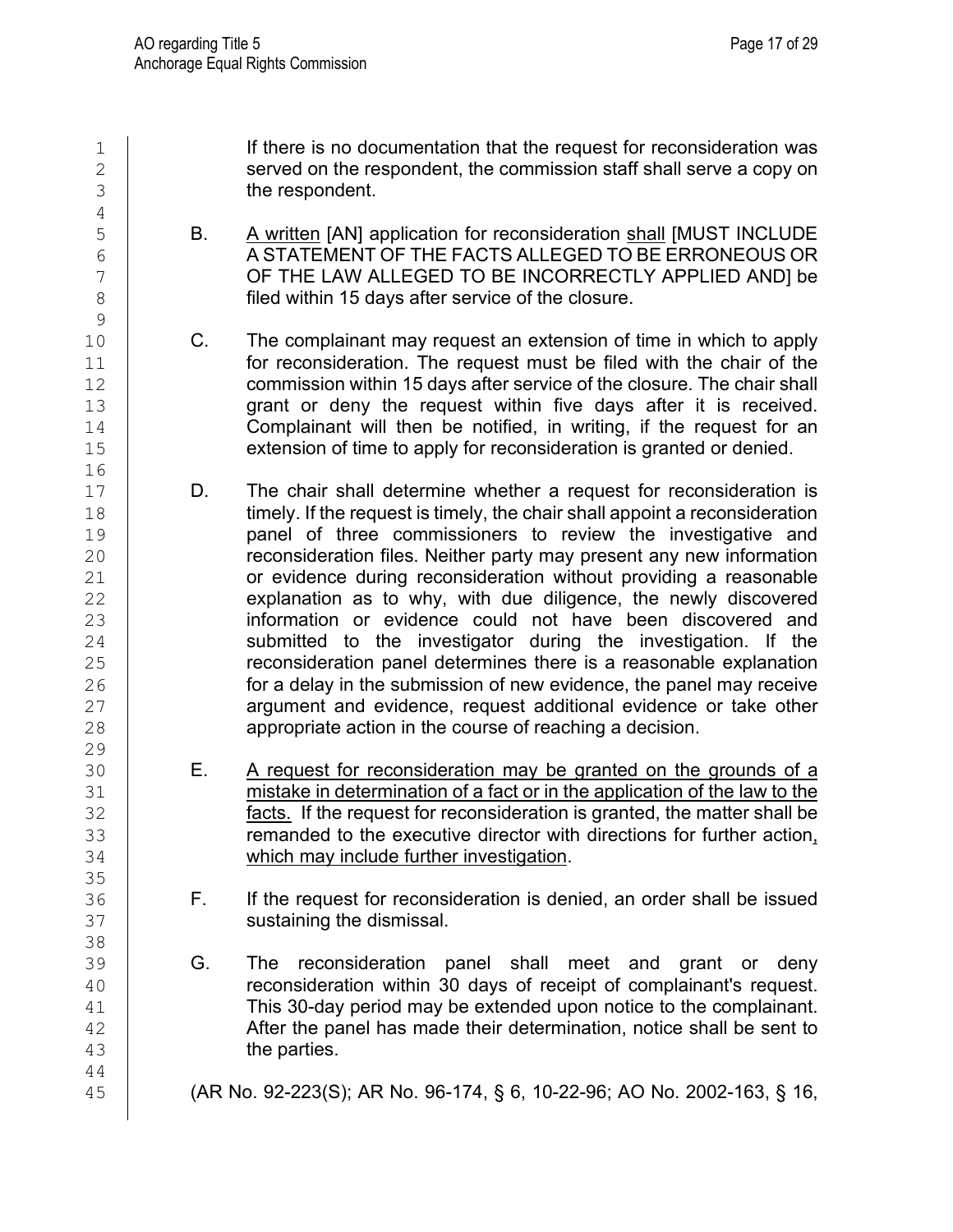$\frac{2}{3}$ 4<br>5 12 17 21<br>22 26<br>27 28<br>29 30<br>31 33<br>34 36 41 42<br>43

 $1 \mid 1 - 7 - 03$ 

### 3 **5.60.040 - Conciliation procedures.**

- 5 A. If the executive director determines that the allegations of a complaint<br>6 **A.** are supported by substantial evidence, staff shall conduct a  $\begin{array}{c|c} 6 & \phantom{0} \text{are supported by substantial evidence, staff shall conduct a} \ 7 & \phantom{0} \text{concliation conference with the respondent within 45 days of the} \end{array}$ 7 conciliation conference with the respondent within 45 days of the substantial evidence determination. The purpose of the conciliation 8 substantial evidence determination. The purpose of the conciliation<br>8 conference is to develop an agreement between the respondent the 9 conference is to develop an agreement between the respondent, the<br>10 complainant. and the commission. and shall require commission 10 complainant, and the commission, and shall require commission<br>11 **commission** approval.
- 13 B. The respondent shall be given at least 15 days' notice of the<br>14 conciliation conference date Notice of a conciliation conference may conciliation conference date. Notice of a conciliation conference may 15 be combined with a notice of determination issued pursuant to<br>16 subsection 5.60.010D. IUNDER THIS TITLEI. subsection 5.60.010D. [UNDER THIS TITLE].
- 18 C. The complainant shall not attend the conciliation conference.[,<br>19 **C. C. EXCEPT IN COMPLAINTS FILED UNDER ANCHORAGE** 19 | EXCEPT IN COMPLAINTS FILED UNDER ANCHORAGE<br>20 | MUNICIPAL CODE CHAPTER 5.25.1 MUNICIPAL CODE CHAPTER 5.25.]
- D. At the conciliation conference, staff shall propose remedies and shall 23 **hegotiate terms to provide a remedy that is reasonably calculated to**<br>24 **hereogle complainant whole and to eliminate the discriminatory**  $24$  make the complainant whole and to eliminate the discriminatory<br>25 practice or policy.

27 (AR No. 92-223(S); AO No. 2002-163, § 16, 1-7-03)

## 29 **5.60.050 - Determination of conciliation failure.**

- 31 A. The executive director shall determine that conciliation efforts have<br>32 **A. Strated Strates** failed when:
- 1. The respondent fails to attend a conciliation conference or 35 **Fig. 25** advises the staff in writing of its refusal to conciliate; or
- 37 2. Within 30 days after the conciliation conferences, the [THE]<br>38 38 38 **constructs in the constructs of the constructs** a remedy which is reasonably<br>39 **calculated to make the complainant whole and to eliminate the** 39 calculated to make the complainant whole and to eliminate the<br>40 discriminatory practice or policy. discriminatory practice or policy.
- 43 B. If the executive director determines that conciliation efforts have failed<br>44 pursuant to subsection A of this section, the executive director may pursuant to subsection A of this section, the executive director may 45 | [SHALL] proceed in accordance with chapter 5.70 [SECTION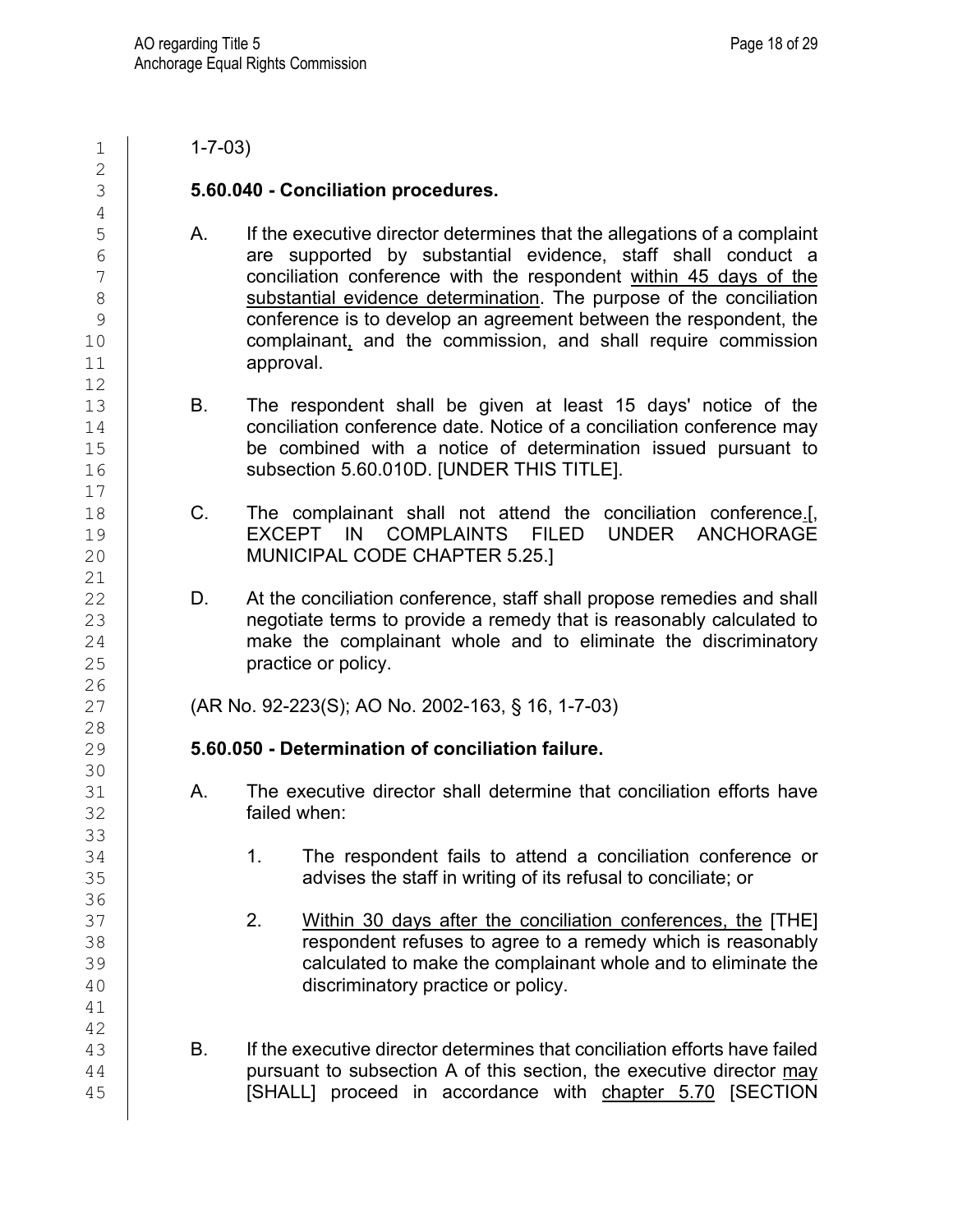| 1                                                                    |            | 5.70.010 ET SEQ., OF THIS TITLE].                                                                                                                                                                                                                                                                                                                                                                                                                                                                                                                                                                                                                                                                                                                                               |
|----------------------------------------------------------------------|------------|---------------------------------------------------------------------------------------------------------------------------------------------------------------------------------------------------------------------------------------------------------------------------------------------------------------------------------------------------------------------------------------------------------------------------------------------------------------------------------------------------------------------------------------------------------------------------------------------------------------------------------------------------------------------------------------------------------------------------------------------------------------------------------|
| $\overline{2}$<br>3<br>$\overline{4}$<br>5                           | <u>C.</u>  | The executive director may grant an extension of time to agree to<br>terms of conciliation for good cause shown.                                                                                                                                                                                                                                                                                                                                                                                                                                                                                                                                                                                                                                                                |
| 6<br>7<br>$\,8\,$                                                    |            | (AR No. 92-223(S); AO No. 2002-163, § 16, 1-7-03)                                                                                                                                                                                                                                                                                                                                                                                                                                                                                                                                                                                                                                                                                                                               |
| $\mathcal{G}$<br>10                                                  |            | 5.60.060 - Administrative dismissal after conciliation conference.                                                                                                                                                                                                                                                                                                                                                                                                                                                                                                                                                                                                                                                                                                              |
| 11<br>12<br>13<br>14<br>15<br>16<br>17                               | Α.         | If the respondent agrees to a remedy which the executive director<br>believes is reasonably calculated to make the complainant whole and<br>eliminate the discriminatory practice or policy, the provisions of which<br>are acceptable to the complainant, the executive director shall<br>administratively dismiss the complaint pursuant to subsection<br>5.60.020A.6. of this title.                                                                                                                                                                                                                                                                                                                                                                                         |
| 18<br>19<br>20<br>21<br>22<br>23<br>24<br>25<br>26<br>27<br>28<br>29 | В.         | If the complainant refuses to accept a remedy offered by respondent,<br>which the executive director believes is reasonably calculated to make<br>the complainant whole, the executive director may seek to remedy the<br>discriminatory practice identified in the determination without the<br>complainant's participation, and any agreement reached must be<br>signed by the executive director and respondent; or the executive<br>director may administratively dismiss the complaint. [SHALL<br>ADMINISTRATIVELY DISMISS THE COMPLAINT PURSUANT TO<br>SUBSECTION 5.60.020A.5. OF THIS TITLE. IN COMPLAINTS<br>FILED UNDER ANCHORAGE MUNICIPAL CODE CHAPTER 5.25,<br>THE EXECUTIVE DIRECTOR SHALL PROCEED IN ACCORDANCE<br>WITH SECTION 5.70.010 ET SEQ., OF THIS TITLE.] |
| 30<br>31<br>32<br>33<br>34<br>35                                     | <u>C.</u>  | If the executive director determines that a public hearing would not<br>advance the purposes of title 5 or represent the best use of<br>commission resources, the executive director shall administratively<br>dismiss the complaint pursuant to subsection 5.60.020A.10.                                                                                                                                                                                                                                                                                                                                                                                                                                                                                                       |
| 36<br>37                                                             |            | (AR No. 92-223(S); AO No. 2002-163, § 16, 1-7-03)                                                                                                                                                                                                                                                                                                                                                                                                                                                                                                                                                                                                                                                                                                                               |
| 38<br>39<br>40                                                       | Section 8. | Anchorage Municipal Code chapter 5.70 is hereby amended to read<br>as follows (the remainder of the chapter is not affected and therefore not set out):                                                                                                                                                                                                                                                                                                                                                                                                                                                                                                                                                                                                                         |
| 41                                                                   |            | <b>Chapter 5.70 - PUBLIC HEARING</b>                                                                                                                                                                                                                                                                                                                                                                                                                                                                                                                                                                                                                                                                                                                                            |
| 42<br>43                                                             |            | 5.70.010 - Public hearing overview.                                                                                                                                                                                                                                                                                                                                                                                                                                                                                                                                                                                                                                                                                                                                             |
| 44<br>45                                                             | <u>A.</u>  | When conciliation efforts have failed to eliminate the alleged                                                                                                                                                                                                                                                                                                                                                                                                                                                                                                                                                                                                                                                                                                                  |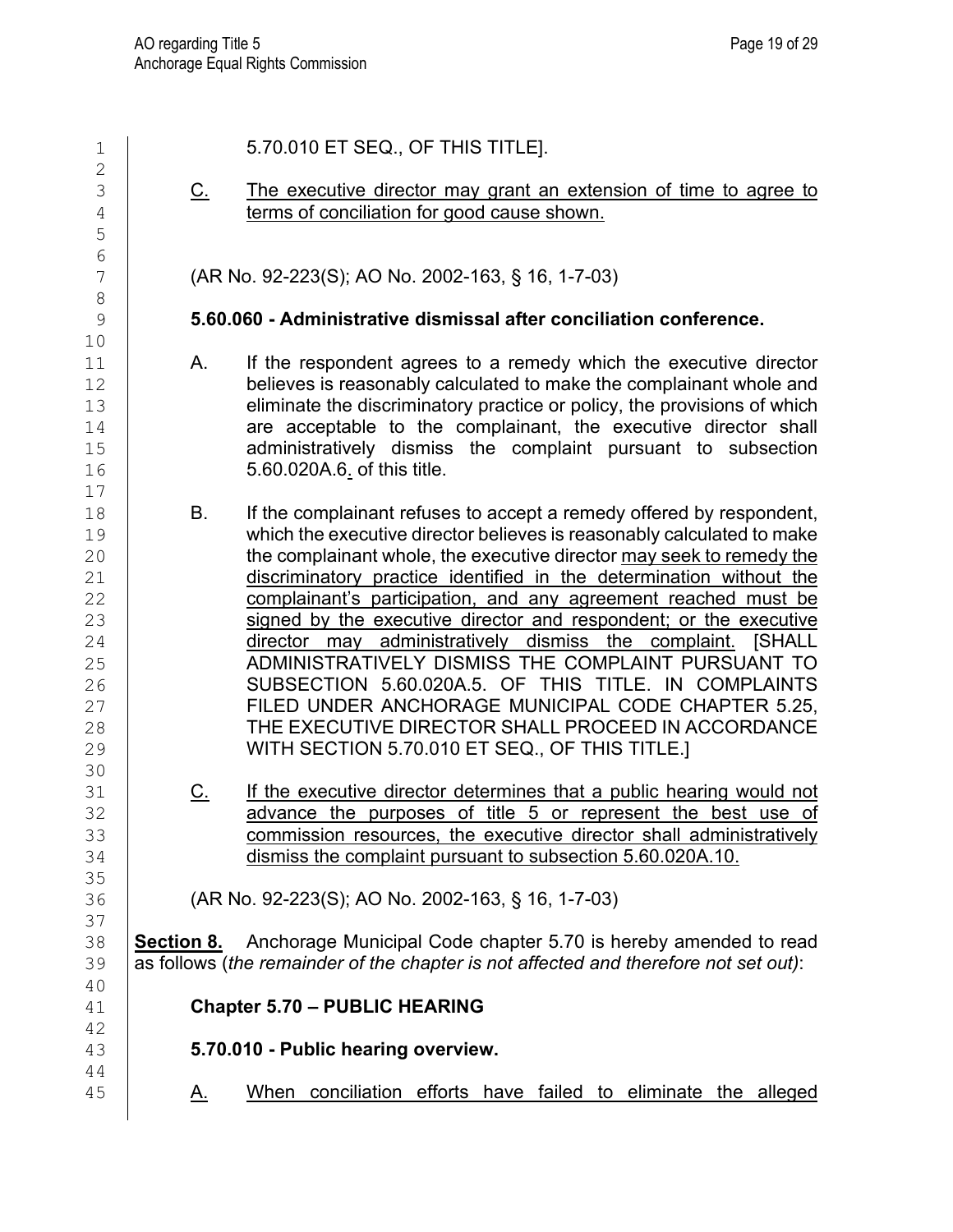| 1<br>$\overline{2}$<br>3<br>4<br>5<br>6<br>7<br>8              |           | discriminatory practice or policy, or to otherwise make a complainant<br>whole, the executive director shall inform the commission chair and<br>serve written notice of conciliation failure on all parties. Within 30 days<br>of conciliation failure, the executive director shall either file an<br>accusation with the commission or dismiss the complaint without<br>prejudice. Upon receiving an accusation, the commission chair shall<br>then appoint a hearing panel in accordance with section 5.70.030.                                                                   |
|----------------------------------------------------------------|-----------|--------------------------------------------------------------------------------------------------------------------------------------------------------------------------------------------------------------------------------------------------------------------------------------------------------------------------------------------------------------------------------------------------------------------------------------------------------------------------------------------------------------------------------------------------------------------------------------|
| 9<br>10<br>11<br>12<br>13                                      | <u>B.</u> | Within 30 days of appointment of the hearing panel, the executive<br>director shall serve written notice of the hearing panel appointment,<br>along with a copy of the accusation as it may be amended, on all<br>parties.                                                                                                                                                                                                                                                                                                                                                           |
| 14<br>15<br>16<br>17<br>18<br>19<br>20<br>21<br>22<br>23<br>24 | [A.       | IF THE EXECUTIVE DIRECTOR DETERMINES CONCILIATION<br>EFFORTS TO ELIMINATE THE ALLEGED DISCRIMINATION ARE<br>UNSUCCESSFUL, THE COMMISSION STAFF SHALL SERVE<br>WRITTEN NOTICE, TOGETHER WITH A COPY OF THE<br>COMPLAINT AS IT MAY BE AMENDED, REQUIRING THE<br>RESPONDENT TO ANSWER THE ALLEGATIONS OF THE<br>COMPLAINT AT A PUBLIC HEARING BEFORE THE COMMISSION.<br>THE CASE IN SUPPORT OF THE COMPLAINANT SHALL BE<br>PRESENTED BEFORE THE COMMISSION BY THE EXECUTIVE<br>DIRECTOR OR HIS OR HER DESIGNEE. THE COMPLAINANT MAY<br>BE REPRESENTED BY COUNSEL AT THE PUBLIC HEARING. |
| 25<br>26<br>27<br>28<br>29<br>30<br>31<br>32<br>33<br>34       | В.        | THE RESPONDENT MAY FILE A WRITTEN ANSWER TO THE<br>COMPLAINT WITHIN 20 DAYS OF SERVICE OF THE COMPLAINT<br>AND MAY APPEAR AT THE PUBLIC HEARING IN PERSON OR BY<br>SUBMIT TESTIMONY.<br>AND<br><b>COUNSEL</b><br><b>THE</b><br><b>EXECUTIVE</b><br>DIRECTOR OR HIS OR HER DESIGNEE HAS THE POWER<br>REASONABLY AND FAIRLY TO AMEND THE COMPLAINT, AND<br>THE RESPONDENT HAS THE POWER REASONABLY AND<br>FAIRLY TO AMEND ITS ANSWER AT ANY TIME UP TO AND<br>INCLUDING THE TIME OF PUBLIC HEARING.                                                                                    |
| 35<br>36<br>37                                                 | C.        | ANY PERSON MAY OBTAIN A TRANSCRIPT OF THE HEARING<br><b>UPON PAYMENT OF COSTS.]</b>                                                                                                                                                                                                                                                                                                                                                                                                                                                                                                  |
| 38<br>39<br>40<br>41                                           | 03)       | (CAC 8.36.050; AO No. 96-99, § 3, 10-22-96; AO No. 2002-163, § 17, 1-7-                                                                                                                                                                                                                                                                                                                                                                                                                                                                                                              |
| 42                                                             |           | 5.70.020 - Public hearing [HEARING] process.                                                                                                                                                                                                                                                                                                                                                                                                                                                                                                                                         |
| 43<br>44<br>45                                                 | <u>A.</u> | The case in support of the accusation shall be presented before the<br>commission by the executive director or his or her designee. The                                                                                                                                                                                                                                                                                                                                                                                                                                              |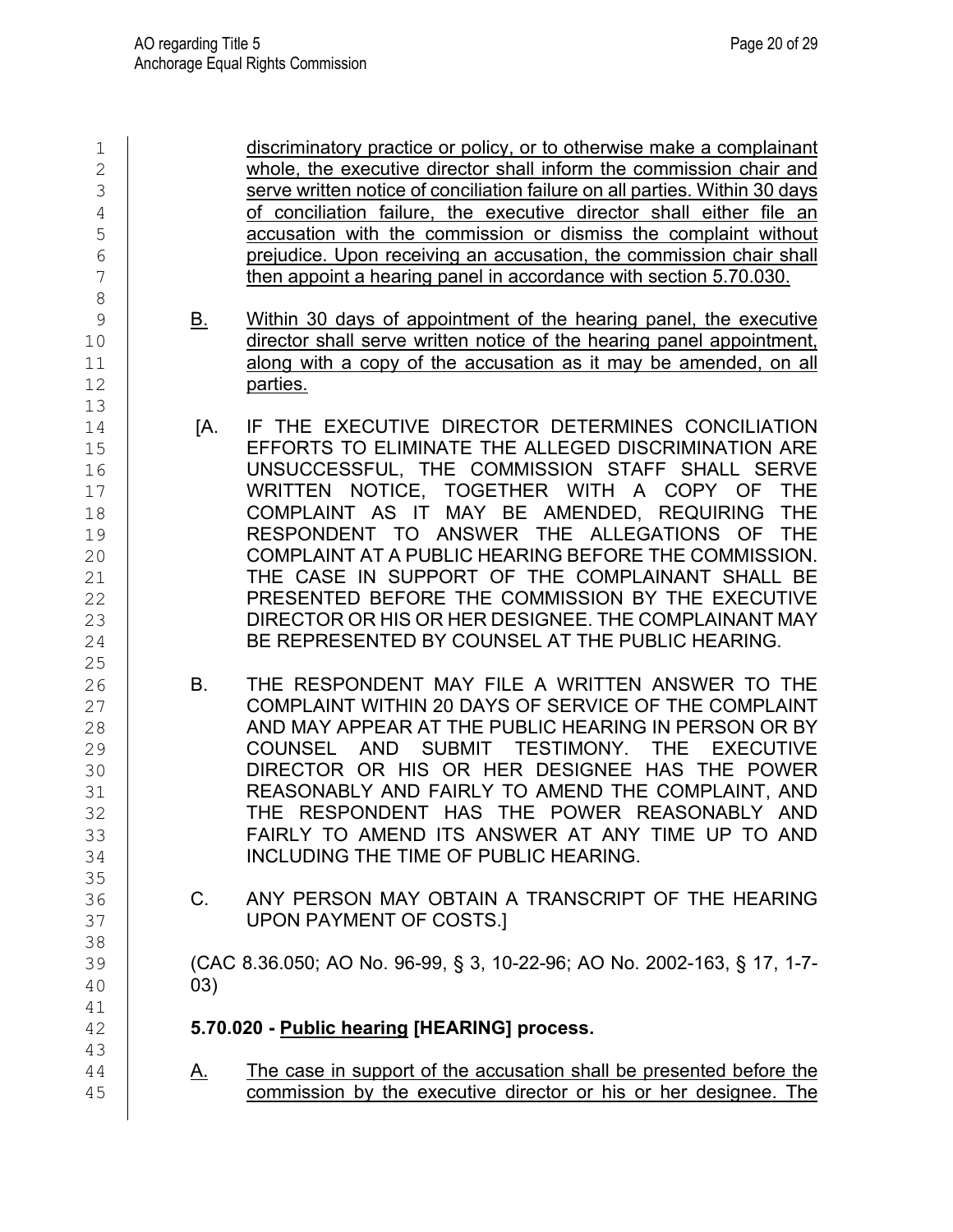| 1<br>$\overline{2}$                                                              |                | complainant may be represented by counsel at the public hearing.                                                                                                                                                                                                                                                                                                                                                                                                                                                                                                                                                                  |
|----------------------------------------------------------------------------------|----------------|-----------------------------------------------------------------------------------------------------------------------------------------------------------------------------------------------------------------------------------------------------------------------------------------------------------------------------------------------------------------------------------------------------------------------------------------------------------------------------------------------------------------------------------------------------------------------------------------------------------------------------------|
| 3<br>4<br>5<br>6<br>7<br>8<br>9<br>10<br>11<br>12                                | <u>B.</u>      | The respondent may file a written answer to the accusation within 20<br>days of service of the accusation and may appear at the public hearing<br>in person or by counsel and submit testimony. After issuance of an<br>accusation, respondent may direct a written request for an extension<br>of time to file an answer to the hearing panel or hearing examiner. The<br>executive director or his or her designee has the power to reasonably<br>and fairly amend the accusation, and the respondent has the power to<br>reasonably and fairly amend its answer at any time up to and including<br>the time of public hearing. |
| 13<br>14                                                                         | <u>C.</u>      | Any person may obtain a transcript of the hearing upon payment of<br>costs.                                                                                                                                                                                                                                                                                                                                                                                                                                                                                                                                                       |
| 15<br>16<br>17<br>18<br>19<br>20<br>21<br>22<br>23<br>24<br>25<br>26<br>27<br>28 | <b>ALLEGED</b> | [WHEN CONCILIATION EFFORTS HAVE FAILED TO ELIMINATE THE<br>DISCRIMINATORY PRACTICE OR POLICY, OR<br>TO<br>OTHERWISE MAKE A COMPLAINANT WHOLE, THE EXECUTIVE<br>DIRECTOR SHALL PROMPTLY INFORM THE COMMISSION. THE<br>COMMISSION CHAIR SHALL THEN APPOINT A HEARING PANEL IN<br>ACCORDANCE WITH SECTION 5.70.030<br>OF THIS<br><b>THE</b><br>TITLE.<br>EXECUTIVE DIRECTOR SHALL SERVE A WRITTEN NOTICE OF THE<br>HEARING PANEL APPOINTMENT ALONG WITH A COPY OF<br><b>THE</b><br>COMPLAINT ON ALL PARTIES WITHIN TEN DAYS AFTER THE<br>APPOINTMENT OF THE HEARING PANEL.]<br>(AR No. 92-223(S); AO No. 2002-163, § 18, 1-7-03)     |
| 29<br>30                                                                         |                | 5.70.030 - Appointment of public hearing panel.                                                                                                                                                                                                                                                                                                                                                                                                                                                                                                                                                                                   |
| 31<br>32<br>33                                                                   | А.             | The chair shall appoint three commissioners to serve as members of<br>a public hearing panel.                                                                                                                                                                                                                                                                                                                                                                                                                                                                                                                                     |
| 34<br>35<br>36                                                                   | В.             | Appointment of commissioners to serve on the hearing panel shall be<br>on a rotating [CASE-BY-CASE] basis.                                                                                                                                                                                                                                                                                                                                                                                                                                                                                                                        |
| 37<br>38                                                                         | C.             | Should a vacancy on the hearing panel occur, the chair shall appoint<br>another member of the commission to fill the vacancy.                                                                                                                                                                                                                                                                                                                                                                                                                                                                                                     |
| 39<br>40                                                                         |                | (AR No. 92-223(S); AO No. 2002-163, § 18, 1-7-03)                                                                                                                                                                                                                                                                                                                                                                                                                                                                                                                                                                                 |
| 41<br>42                                                                         |                | 5.70.040 - Powers and duties of hearing panel and hearing examiner.                                                                                                                                                                                                                                                                                                                                                                                                                                                                                                                                                               |
| 43<br>44<br>45                                                                   | * * *          | * * *<br>* * *                                                                                                                                                                                                                                                                                                                                                                                                                                                                                                                                                                                                                    |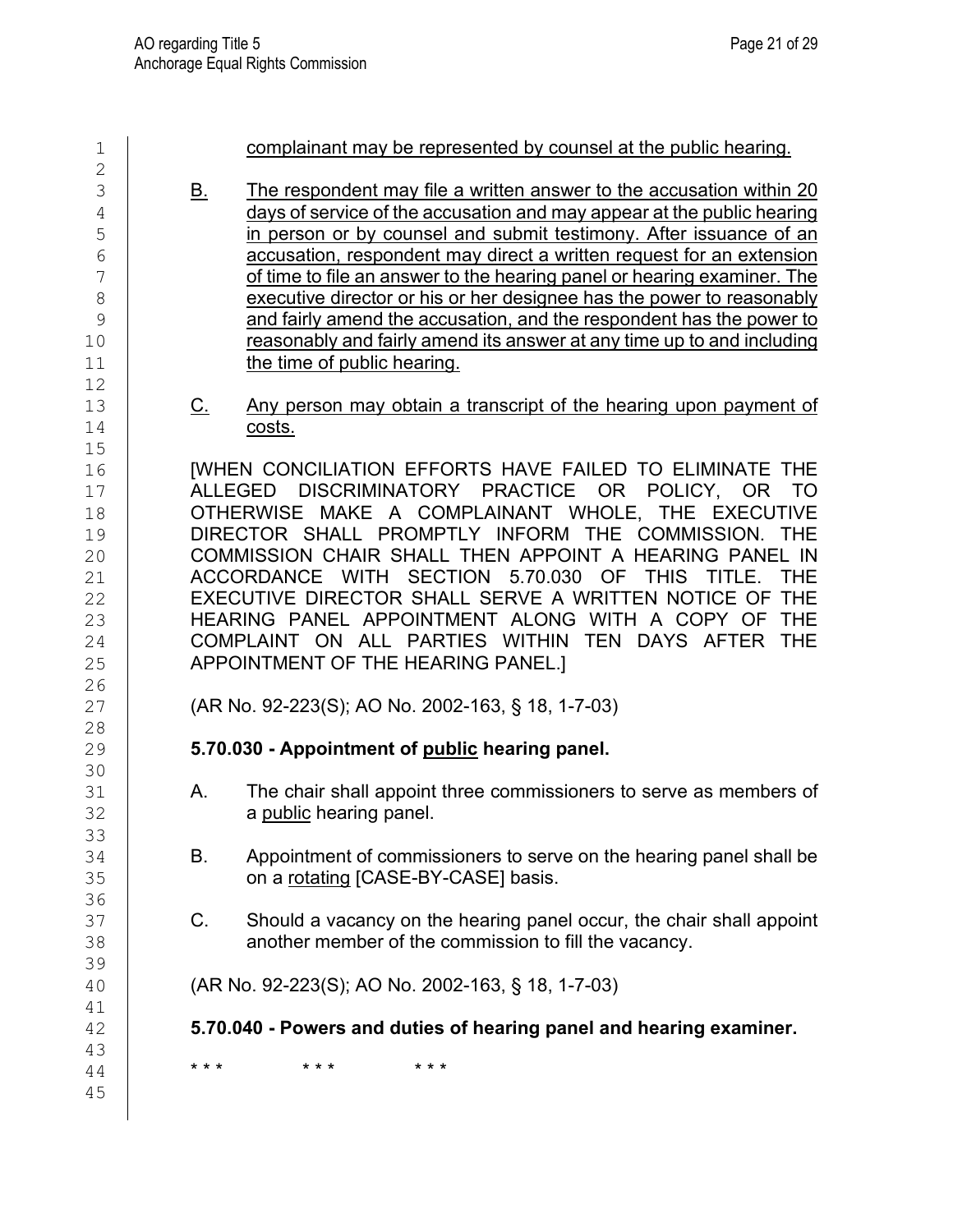5 8 10<br>11  $\begin{array}{c} 13 \\ 14 \end{array}$  $15$ <br> $16$  $\begin{array}{c} 17 \\ 18 \end{array}$ 19<br>20 25<br>26 28<br>29 32<br>33 34 36 38<br>39 45

1 **EXAMPLE IN CASES UNDER ANCHORAGE MUNICIPAL CODE CHAPTER**<br>2 **EXAMPLE COMPOSED OF MEMBERS OF THE** 2 5.25, A HEARING PANEL COMPOSED OF MEMBERS OF THE 3 3 COMMISSION SHALL HEAR THE CASE OR THE HEARING<br>4 EXAMINER SHALL BE AN EMPLOYEE OF THE MUNICIPALITY.1 EXAMINER SHALL BE AN EMPLOYEE OF THE MUNICIPALITY.]

6 (AR No. 92-223(S); AR No. 96-174, § 7, 10-22-96; AO No. 2002-163, § 18,<br>7 1-7-03; AO No. 2008-16, § 4, 3-18-08) 7 1-7-03; AO No. 2008-16, § 4, 3-18-08)

## 9 **5.70.050 - Hearing date.**

11  $\vert$  A. The hearing panel or hearing examiner shall, within  $\frac{30}{12}$  [60] days of appointment, establish a hearing date. appointment, establish a hearing date.

14 **\*\*\* \*\*\* \*\*\*** \*\*\*

16 (AR No. 92-223(S); AO No. 2002-163, § 18, 1-7-03)

# 18 **5.70.060 - Staff attorney.**

- 20 A. If the executive director is an attorney, the executive director shall not <br>21 Serve as legal advisor to the commission in issuing any non-21 serve as legal advisor to the commission in issuing any non-<br>22 procedural orders in reconsideration matters in any public hearings. procedural orders, in reconsideration matters, in any public hearings, 23 or in any matters where the executive director has advised or  $24$  supervised the staff during an investigation under this title. supervised the staff during an investigation under this title.
- $26$  B. The staff attorney may present a case at hearing on behalf of the executive director. executive director.
- $29$  C. The staff attorney shall not serve as legal advisor to the commission<br>30 **C. The any adjudication involving a conflict of interest with a complainant**, 30 in any adjudication involving a conflict of interest with a complainant,<br>31 **ince in the contract of the complaint**. respondent or any other party to the complaint.

33 (AR No. 92-223(S); AO No. 2002-163, § 18, 1-7-03)

# 35 **5.70.070 - Public hearing pleadings. [PLEADINGS.]**

- 37 | A. All pleadings in public hearings shall be in writing.
- 39 B. A party shall file the original of any <u>public hearing</u> pleading with the<br>40 **B. A hearing panel or hearing examiner in care of the executive director. A**  $\frac{40}{41}$  hearing panel or hearing examiner in care of the executive director. <u>A</u><br>(AND, A) party shall promptly serve upon all other parties a copy of 41 [AND, A] party shall promptly serve upon all other parties a copy of 42 any pleading. Service upon a party represented by an attorney may 43 be made by mailing the pleading to the attorney by first class mail <u>or</u>  $\frac{44}{9}$ by electronic service such as fax and/or email.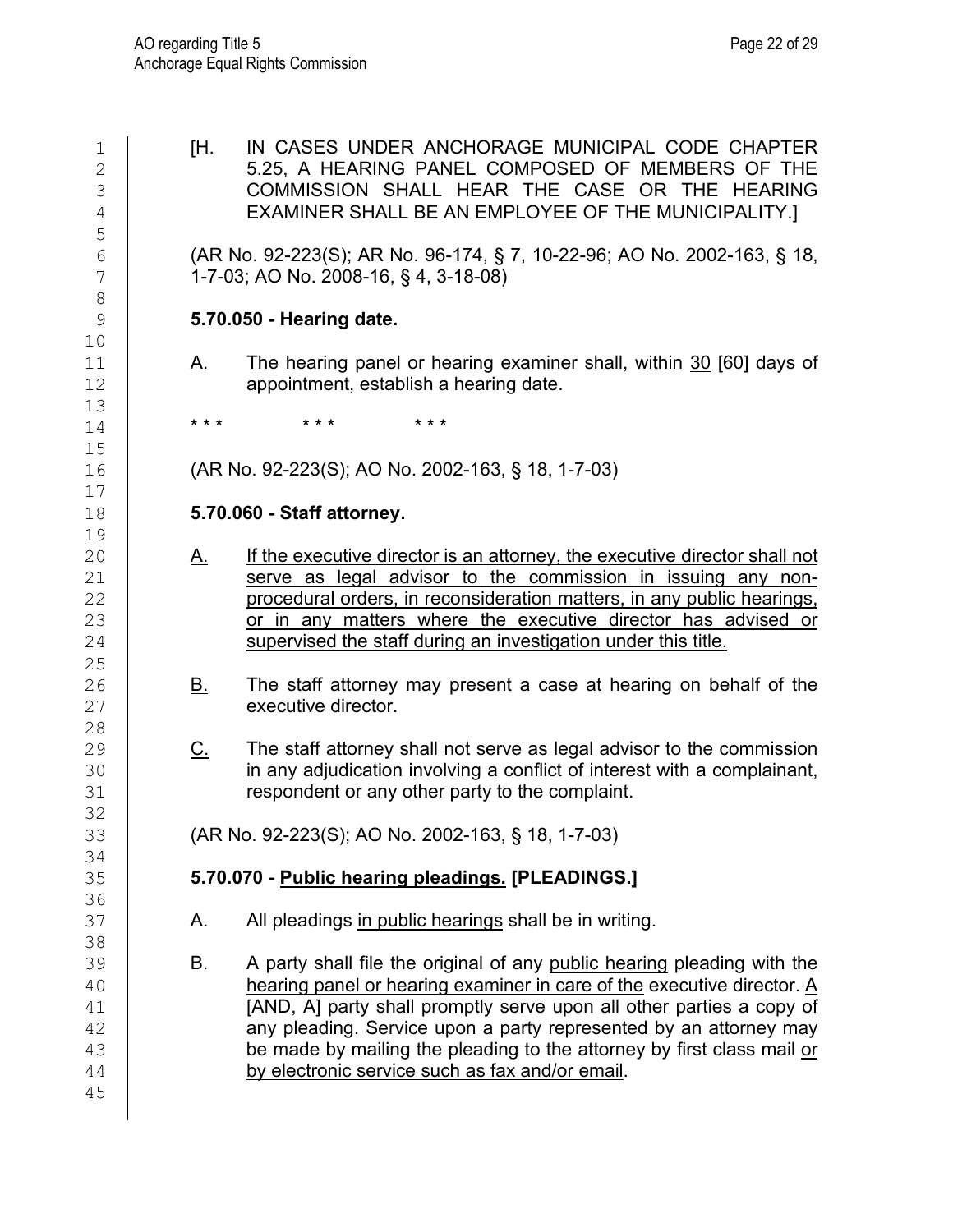| $1\,$                                                    |           | (AR No. 92-223(S); AO No. 2002-163, § 19, 1-7-03)                                                                                                                                                                                                                                                                                                                                                                                                                                                                                                                                                    |
|----------------------------------------------------------|-----------|------------------------------------------------------------------------------------------------------------------------------------------------------------------------------------------------------------------------------------------------------------------------------------------------------------------------------------------------------------------------------------------------------------------------------------------------------------------------------------------------------------------------------------------------------------------------------------------------------|
| $\overline{2}$<br>3                                      |           | 5.70.080 - Public Hearing motions. [MOTIONS.]                                                                                                                                                                                                                                                                                                                                                                                                                                                                                                                                                        |
| 4<br>5<br>6                                              | * * *     | * * *<br>* * *                                                                                                                                                                                                                                                                                                                                                                                                                                                                                                                                                                                       |
| 7<br>$\,8\,$<br>9<br>10                                  | Н.        | The hearing panel will not review hearing orders of the examiner until<br>the examiner submits a recommended decision under [ANCHORAGE<br>MUNICIPAL CODE] subsection 5.70.150. [5.70.140B.1.]                                                                                                                                                                                                                                                                                                                                                                                                        |
| 11<br>12                                                 |           | (AR No. 92-223(S); AO No. 2002-163, § 20, 1-7-03)                                                                                                                                                                                                                                                                                                                                                                                                                                                                                                                                                    |
| 13<br>14                                                 |           | 5.70.085 - Discovery at public hearing.                                                                                                                                                                                                                                                                                                                                                                                                                                                                                                                                                              |
| 15<br>16<br>17<br>18                                     | <u>A.</u> | After issuance of the accusation, the executive director or a party may<br>issue written interrogatories, requests for production, and requests for<br>admissions to any party.                                                                                                                                                                                                                                                                                                                                                                                                                      |
| 19<br>20<br>21<br>22<br>23<br>24                         | <u>B.</u> | Interrogatories, requests for production, and requests for admissions<br>may address any matter not privileged which is relevant to the subject<br>matter involved in the pending action. Information sought need not be<br>admissible at the hearing, if it appears reasonably calculated to lead<br>to the discovery of admissible evidence.                                                                                                                                                                                                                                                       |
| 25<br>26<br>27<br>28<br>29<br>30<br>31                   | <u>C.</u> | A party, including the executive director, shall respond in writing to the<br>interrogatories, requests for production, and requests for admissions<br>within 30 days after the date of receipt. Upon written request and a<br>showing of good cause, the hearing panel or hearing examiner may<br>extend the time within which the response may be completed and<br>returned.                                                                                                                                                                                                                       |
| 32<br>33<br>34<br>35<br>36<br>37<br>38<br>39<br>40<br>41 | <u>D.</u> | A party, including the executive director, may file with the hearing<br>panel or hearing examiner written objections to an interrogatory,<br>request for production, or request for admission. Objections shall be<br>submitted on a document separate from the document containing<br>answers to interrogatories, and shall include a statement of the<br>reason(s) for each objection. All objections shall be submitted within<br>the 30 days allowed for responding to interrogatories, requests for<br>production, and requests for admissions. Untimely objections shall not<br>be considered. |
| 42<br>43<br>44<br>45                                     | <u>E.</u> | The hearing panel or hearing examiner shall either sustain the<br>objection or order that the interrogatory, request for production, or<br>request for admission be answered within 15 days after receipt of the<br>order by the objecting party.                                                                                                                                                                                                                                                                                                                                                    |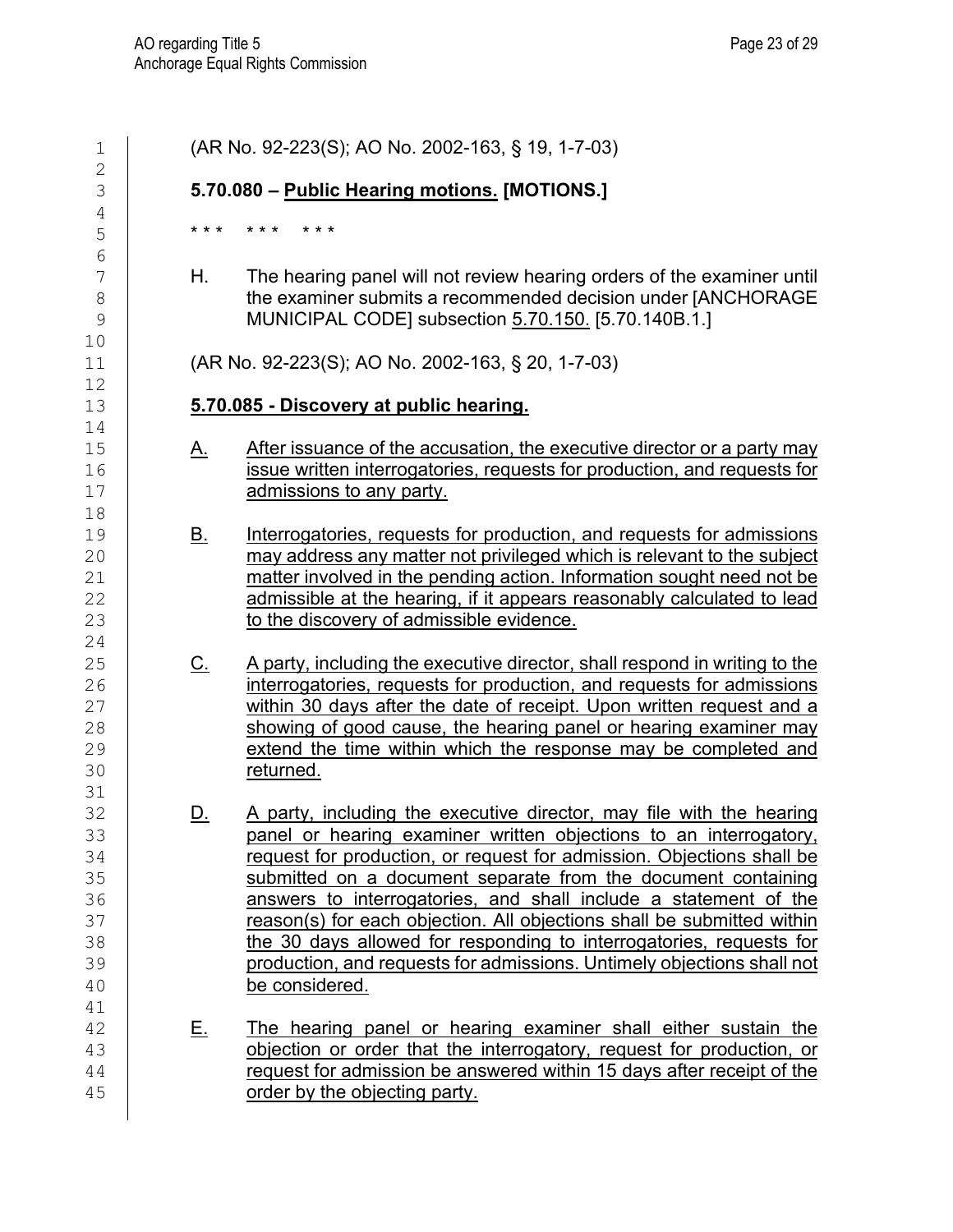$\frac{1}{2}$  $\begin{array}{c|c|c|c|c} 2 & \text{F.} & \text{In the event that a party fails to respond fully or object to an} \end{array}$  interrogatory, request for production, or request for admission or to 3 interrogatory, request for production, or request for admission or to<br>
4 bobtain an extension of time within 30 davs after being served, the  $\frac{4}{5}$  obtain an extension of time within 30 days after being served, the buy bearing panel or hearing examiner shall file with the superior court, a 5 hearing panel or hearing examiner shall file with the superior court, a<br>
f in the superior court, a<br>
f in the superior complete production and/or response. motion to compel production and/or response. 7 8 **5.70.087 – Subpoena.**  $\frac{9}{10}$ 10 A. After issuance of the accusation, the hearing panel or hearing<br>11 examiner may issue a subpoena upon written request and good cause 11 examiner may issue a subpoena upon written request and good cause<br>
12 shown by a party or the executive director, whenever necessary to shown by a party or the executive director, whenever necessary to 13 compel the attendance and testimony of witnesses at hearings, or may<br>14 issue a subpoena duces tecum whenever necessary to compel the 14 issue a subpoena duces tecum whenever necessary to compel the<br>15 **incontract of the starting of the starting of books**, records, papers, payroll or personnel records. 15 **construction of books, records, papers, payroll or personnel records,**<br>16 **correspondence, documents or any other evidence relating to any** 16 correspondence, documents or any other evidence relating to any<br>17 matter before the hearing panel or hearing examiner. matter before the hearing panel or hearing examiner. 18<br>19 19 B. Within five days after the service on a person of a subpoena requiring<br>20 **B. Constants in the production of any evidence in his or her possession or under his** 20 the production of any evidence in his or her possession or under his 21 feature or her control, that person may file a motion requesting the hearing 21 or her control, that person may file a motion requesting the hearing<br>22 panel or hearing examiner to revoke the subpoena. The hearing panel panel or hearing examiner to revoke the subpoena. The hearing panel 23 cor hearing examiner shall revoke the subpoena if it finds the evidence<br>24 can be produced does not relate to any matter under 24 **required to be produced does not relate to any matter under**<br>25 **investigation, or the subpoena does not describe with sufficient** 25 investigation, or the subpoena does not describe with sufficient<br>26 **interpretentational particularity the evidence required to be produced.** particularity the evidence required to be produced.  $\begin{array}{c} 27 \\ 28 \end{array}$ 28 C. The party requesting the subpoena, including the executive director,<br>29 Shall be responsible for serving the subpoena. shall be responsible for serving the subpoena. 30<br>31 31 D. In the event that a person issued a subpoena does not respond, the 32 state of the aring panel or hearing examiner shall proceed with the civil remedy 32 hearing panel or hearing examiner shall proceed with the civil remedy<br>33 set forth in subsection 5.80.010B, or 5.80.030B, by seeking an 33 set forth in subsection 5.80.010B. or 5.80.030B., by seeking an appropriate order from the court. appropriate order from the court. 35<br>36 36 **5.70.090 - Intervention.**  37<br>38 38 Any person may file a motion to intervene no later than 20 days prior to the<br>39 date of the hearing. A motion to intervene shall be granted if the intervenor 39 date of the hearing. A motion to intervene shall be granted if the intervenor<br>40 may be bound by an order of the commission or has a legal interest which 40 may be bound by an order of the commission or has a legal interest which<br>41 may not be adequately represented by existing parties, or the executive 41 may not be adequately represented by existing parties, <u>or the executive</u><br>42 director, and intervention would not unduly broaden the issues or delay the  $\frac{42}{43}$  director, and intervention would not unduly broaden the issues or delay the proceedings. proceedings. 44 45 (AR No. 92-223(S); AO No. 2002-163, § 20, 1-7-03)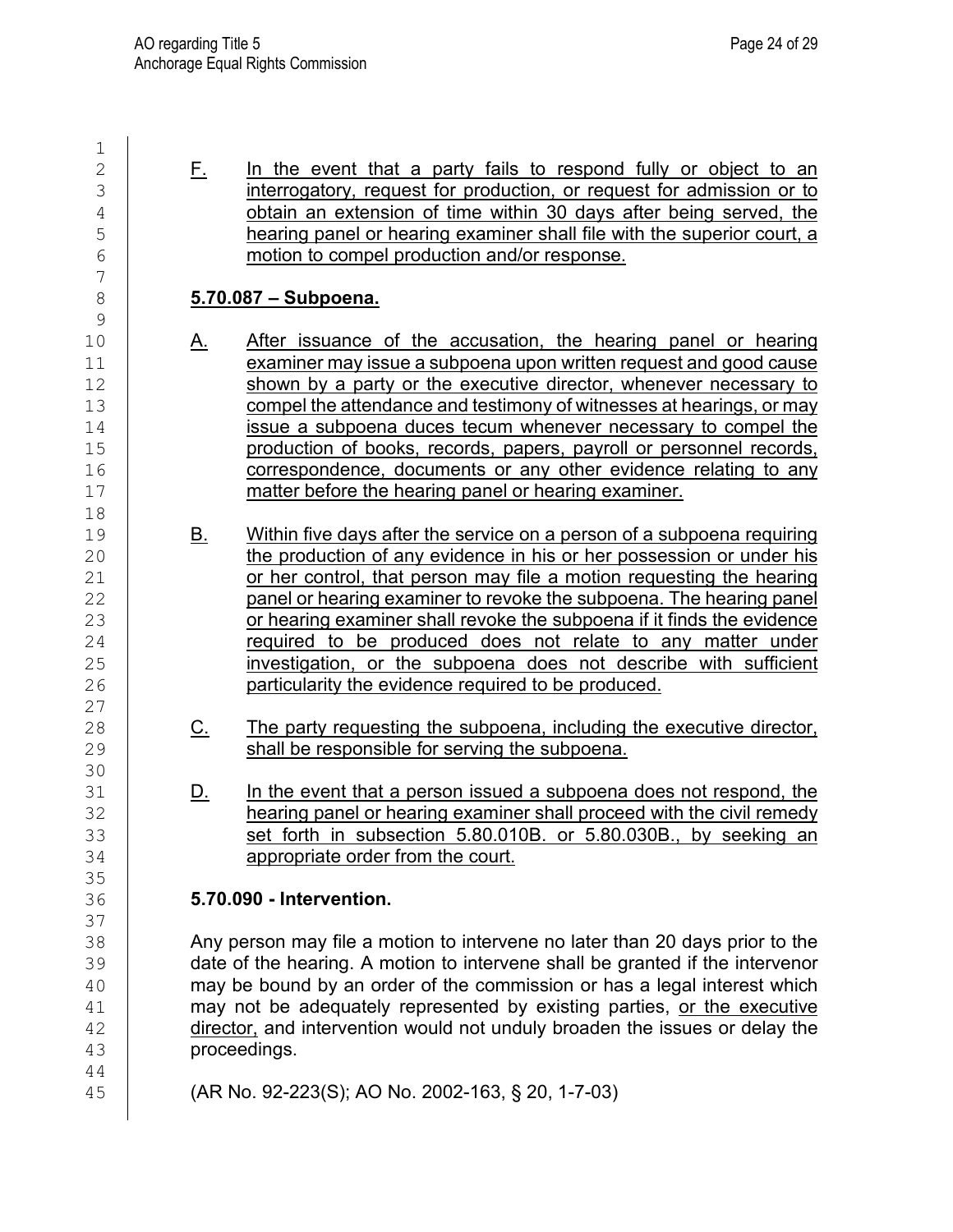| 1                                       |                                                                                                                                                                                                                                                                                                                                                                                                                                                                                                         |
|-----------------------------------------|---------------------------------------------------------------------------------------------------------------------------------------------------------------------------------------------------------------------------------------------------------------------------------------------------------------------------------------------------------------------------------------------------------------------------------------------------------------------------------------------------------|
| $\overline{2}$                          | * * *<br>* * *<br>* * *                                                                                                                                                                                                                                                                                                                                                                                                                                                                                 |
| 3                                       |                                                                                                                                                                                                                                                                                                                                                                                                                                                                                                         |
| $\overline{4}$                          | 5.70.110 - Conduct of hearings.                                                                                                                                                                                                                                                                                                                                                                                                                                                                         |
| 5<br>6<br>7<br>8<br>9<br>10<br>11<br>12 | All hearings shall be conducted in accordance with chapter 5.70.<br>Α.<br>[ANCHORAGE MUNICIPAL CODE SECTION 3.60.045.] When a<br>matter arises at hearing, the procedure for which is not set out in<br>Anchorage Municipal Code chapter 5.70 [3.60] or in this title, the<br>hearing panel or hearing examiner is not strictly bound by, but may<br>look to chapter 3.60, the Alaska Rules of Civil Procedure, the Alaska<br>Rules of Evidence, or other pertinent legal precedent, texts or treatises |
| 13<br>14                                | for guidance in making its rulings.                                                                                                                                                                                                                                                                                                                                                                                                                                                                     |
| 15                                      | * * *<br>* * *<br>* * *                                                                                                                                                                                                                                                                                                                                                                                                                                                                                 |
| 16<br>17                                | G.<br>The record of the hearing shall include: the notice of hearing, the                                                                                                                                                                                                                                                                                                                                                                                                                               |
| 18<br>19<br>20<br>21<br>22<br>23<br>24  | verified complaint and accusation as amended, the answer as<br>amended, a transcript of the testimony taken at the hearing, the<br>exhibits and deposition testimony admitted as evidence, written<br>applications and motions, briefs, stipulations, preliminary orders,<br>findings of fact and conclusions of law, the final order and all other<br>pleadings.                                                                                                                                       |
| 25                                      | (AR No. 92-223(S); AO No. 2002-163, § 20, 1-7-03)                                                                                                                                                                                                                                                                                                                                                                                                                                                       |
| 26<br>27<br>28                          | 5.70.120 - Evidence.                                                                                                                                                                                                                                                                                                                                                                                                                                                                                    |
| 29<br>30<br>31<br>32                    | The hearing panel or hearing examiner shall have full authority to<br>Α.<br>admit or exclude testimony or other evidence and to rule upon all<br>motions or objections regarding evidence.                                                                                                                                                                                                                                                                                                              |
| 33<br>34<br>35<br>36<br>37              | [WHEN DEMEANOR, INCONSISTENCY OR<br><b>PERSONAL</b><br>В.<br>CREDIBILITY ARE BASES FOR A RECOMMENDATION OR<br>ORDER, THE HEARING PANEL OR HEARING EXAMINER SHALL<br>SPECIFICALLY NOTE THESE OBSERVATIONS IN FINDINGS<br>ACCOMPANYING THE RECOMMENDATION.]                                                                                                                                                                                                                                               |
| 38<br>39<br>40                          | The hearing panel or hearing examiner shall give effect to the rules of<br>[C.]<br>privilege recognized by the Alaska Rules of Evidence.                                                                                                                                                                                                                                                                                                                                                                |
| 41<br>42<br>43                          | (AR No. 92-223(S); AO No. 2002-163, § 20, 1-7-03)                                                                                                                                                                                                                                                                                                                                                                                                                                                       |
| 44<br>45                                | 5.70.130 - Findings of fact, proposed orders, and final order after public<br>hearing. [ORDERS.]                                                                                                                                                                                                                                                                                                                                                                                                        |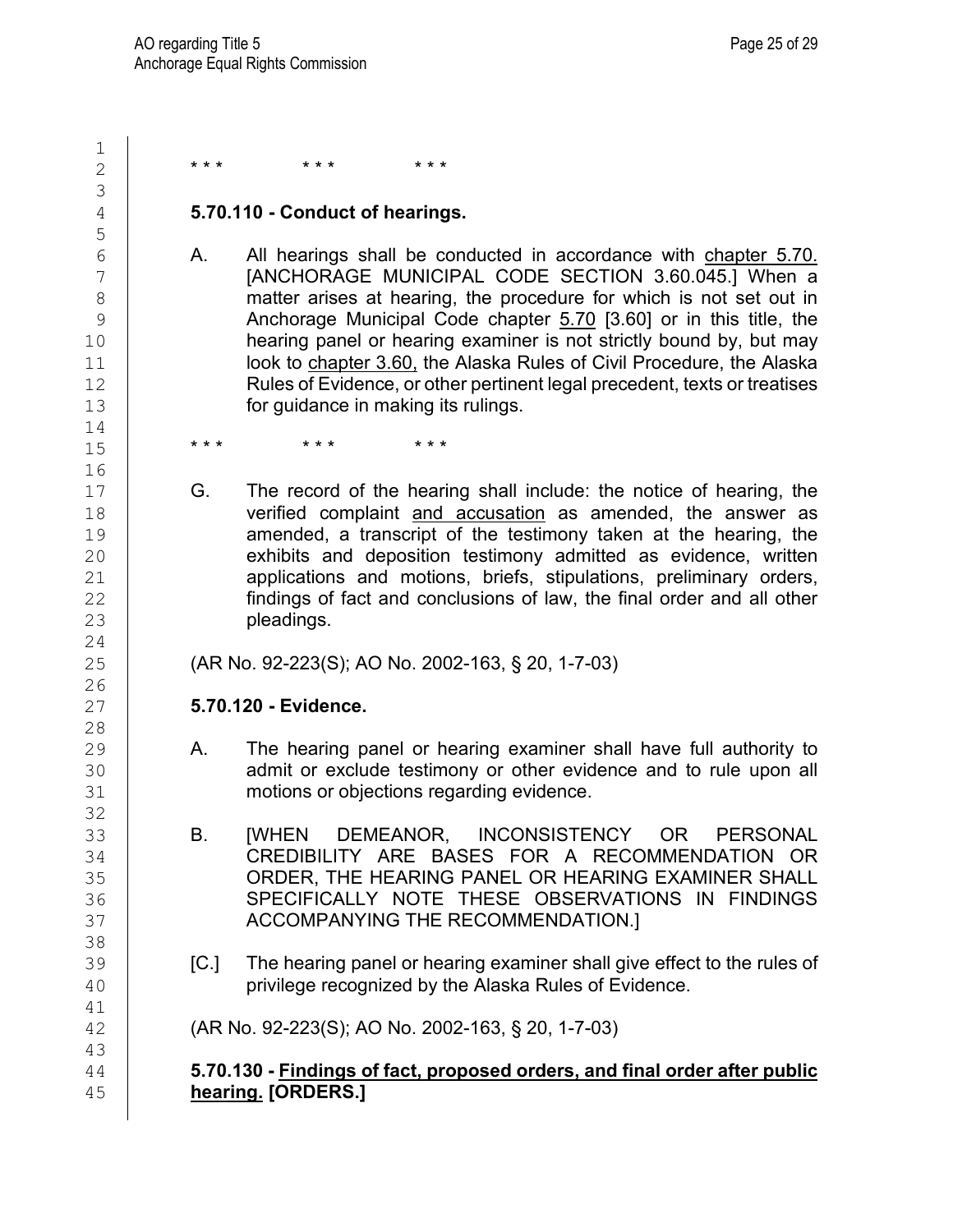| 1                                            |               |                                                                                                                                                                                                                                                                                                     |
|----------------------------------------------|---------------|-----------------------------------------------------------------------------------------------------------------------------------------------------------------------------------------------------------------------------------------------------------------------------------------------------|
| $\overline{2}$<br>3                          | Α.            | An order shall be in writing.                                                                                                                                                                                                                                                                       |
| $\overline{4}$                               | Β.            | At the completion of the public hearing provided for in this chapter,                                                                                                                                                                                                                               |
| 5<br>6<br>$\overline{\phantom{a}}$<br>8<br>9 | 1.            | The hearing panel or hearing examiner shall serve on all parties<br>proposed findings of fact, conclusions of law, and a proposed<br>order.                                                                                                                                                         |
| 10<br>11<br>12<br>13                         |               | The findings of fact shall demonstrate that each element<br><u>a.</u><br>of an allegation or defense was or was not proven by a<br>preponderance of the evidence.                                                                                                                                   |
| 14<br>15<br>16<br>17<br>18<br>19             |               | <u>b.</u><br>When demeanor, inconsistency, or personal credibility<br>are bases for a recommendation or order, the hearing<br>panel or hearing examiner shall specifically note these<br>observations<br>findings<br>in<br>accompanying<br>the<br>recommendation or order.                          |
| 20<br>21<br>22<br>23<br>24                   | 2.            | A party may present to the hearing panel or hearing examiner<br>written objections to the proposed findings of fact, conclusions<br>of law and order within 15 days after receipt or such other time<br>as fixed by the hearing panel or hearing examiner.                                          |
| 25<br>26<br>27<br>28                         | 3.            | Upon consideration of objections submitted, review of the<br>record and the proposed order, if the case is heard by a hearing<br>examiner, the hearing panel shall issue a final order in the case.                                                                                                 |
| 29<br>30<br>31<br>32<br>33                   | 4.            | A final order shall be issued within 60 days after the time for<br>objections to be filed has run. A final order shall be subscribed<br>to by a majority of the commissioners on the hearing panel. A<br>separate concurring or dissenting opinion may be filed by a<br>hearing panel commissioner. |
| 34<br>35<br>36                               | 5.            | Copies of the final order and notice of right to judicial review<br>shall be sent to all parties and to the municipal attorney.                                                                                                                                                                     |
| 37<br>38<br>39                               | * * * * * * * | $* * *$                                                                                                                                                                                                                                                                                             |
| 40<br>41                                     |               | (AO No. 96-99, § 4, 10-22-96; AO No. 2002-163, § 21, 1-7-03)                                                                                                                                                                                                                                        |
| 42<br>43                                     |               | 5.70.140 - [RELIEF.] (Repealed).                                                                                                                                                                                                                                                                    |
| 44<br>45                                     |               | [IF, UPON CONSIDERATION OF ALL EVIDENCE, IT IS FOUND THAT A<br>RESPONDENT HAS ENGAGED IN AN UNLAWFUL DISCRIMINATORY                                                                                                                                                                                 |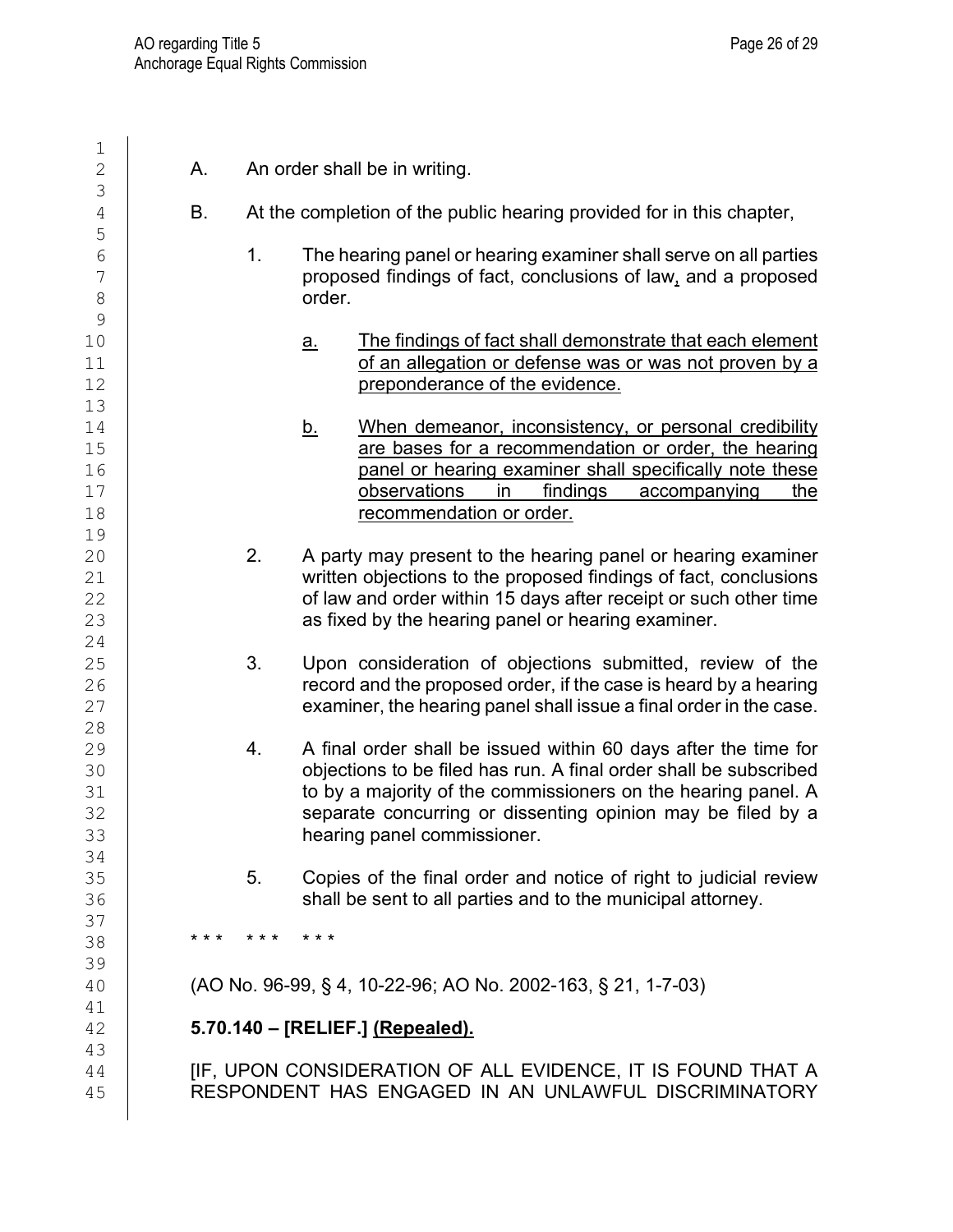| $\mathbf 1$<br>$\overline{2}$<br>3<br>$\sqrt{4}$ | PRACTICE, THE HEARING PANEL SHALL ISSUE AN ORDER IN<br>ACCORDANCE WITH ANCHORAGE MUNICIPAL CODE<br><b>SECTION</b><br>5.70.130, REQUIRING RESPONDENT TO REFRAIN FROM ENGAGING IN<br><b>DISCRIMINATORY CONDUCT.]</b>                                                                                                                                   |
|--------------------------------------------------|------------------------------------------------------------------------------------------------------------------------------------------------------------------------------------------------------------------------------------------------------------------------------------------------------------------------------------------------------|
| 5<br>6<br>7<br>$\,8\,$                           | (AR No. 92-223(S); AR No. 96-174, § 9, 10-22-96; AO No. 2002-163, § 22,<br>$1 - 7 - 03$                                                                                                                                                                                                                                                              |
| $\mathsf 9$                                      | 5.70.150 - [DISMISSAL.] (Repealed).                                                                                                                                                                                                                                                                                                                  |
| 10<br>11<br>12<br>13<br>14<br>15<br>16<br>17     | [IF, UPON CONSIDERATION OF ALL THE EVIDENCE, IT IS FOUND THAT<br>THE RESPONDENT HAS NOT ENGAGED IN AN UNLAWFUL<br>DISCRIMINATORY PRACTICE, THE HEARING PANEL SHALL SO STATE<br>IN ITS FINDINGS OF FACT AND CONCLUSIONS OF LAW, AND THE<br>HEARING PANEL SHALL ISSUE AN ORDER DISMISSING<br><b>THE</b><br><b>COMPLAINT AGAINST THAT RESPONDENT. 1</b> |
| 18<br>19                                         | (AR No. 92-223(S); AR No. 96-174, § 10, 10-22-96; AO No. 2002-163, § 22,<br>$1 - 7 - 03$                                                                                                                                                                                                                                                             |
| 20<br>21<br>22                                   | Anchorage Municipal Code chapter 5.80 is hereby amended to read<br>Section 9.<br>as follows (the remainder of the chapter is not affected and therefore not set out):                                                                                                                                                                                |
| 23<br>24                                         | <b>Chapter 5.80 - MISCELLANEOUS PROVISIONS</b>                                                                                                                                                                                                                                                                                                       |
| 25                                               |                                                                                                                                                                                                                                                                                                                                                      |
| 26                                               | * * *<br>* * *<br>* * *                                                                                                                                                                                                                                                                                                                              |
| 27<br>28                                         | 5.80.040 - Effect of compliance with order.                                                                                                                                                                                                                                                                                                          |
| 29<br>30<br>31<br>32<br>33                       | Immediate and continuing compliance with all the terms of an order of the<br>equal rights commission is a bar to prosecution for the particular instances of<br>discriminatory conduct described in the complaint and/or accusation filed<br>before the commission.                                                                                  |
| 34<br>35                                         | (AO No. 2002-163, § 24, 1-7-03)                                                                                                                                                                                                                                                                                                                      |
| 36<br>37                                         | 5.80.050 - Conflict of interest.                                                                                                                                                                                                                                                                                                                     |
| 38<br>39<br>40<br>41<br>42                       | Only an impartial commissioner or hearing examiner shall participate<br>Α.<br>in a matter before the commission. A commissioner or hearing<br>examiner is not impartial if:                                                                                                                                                                          |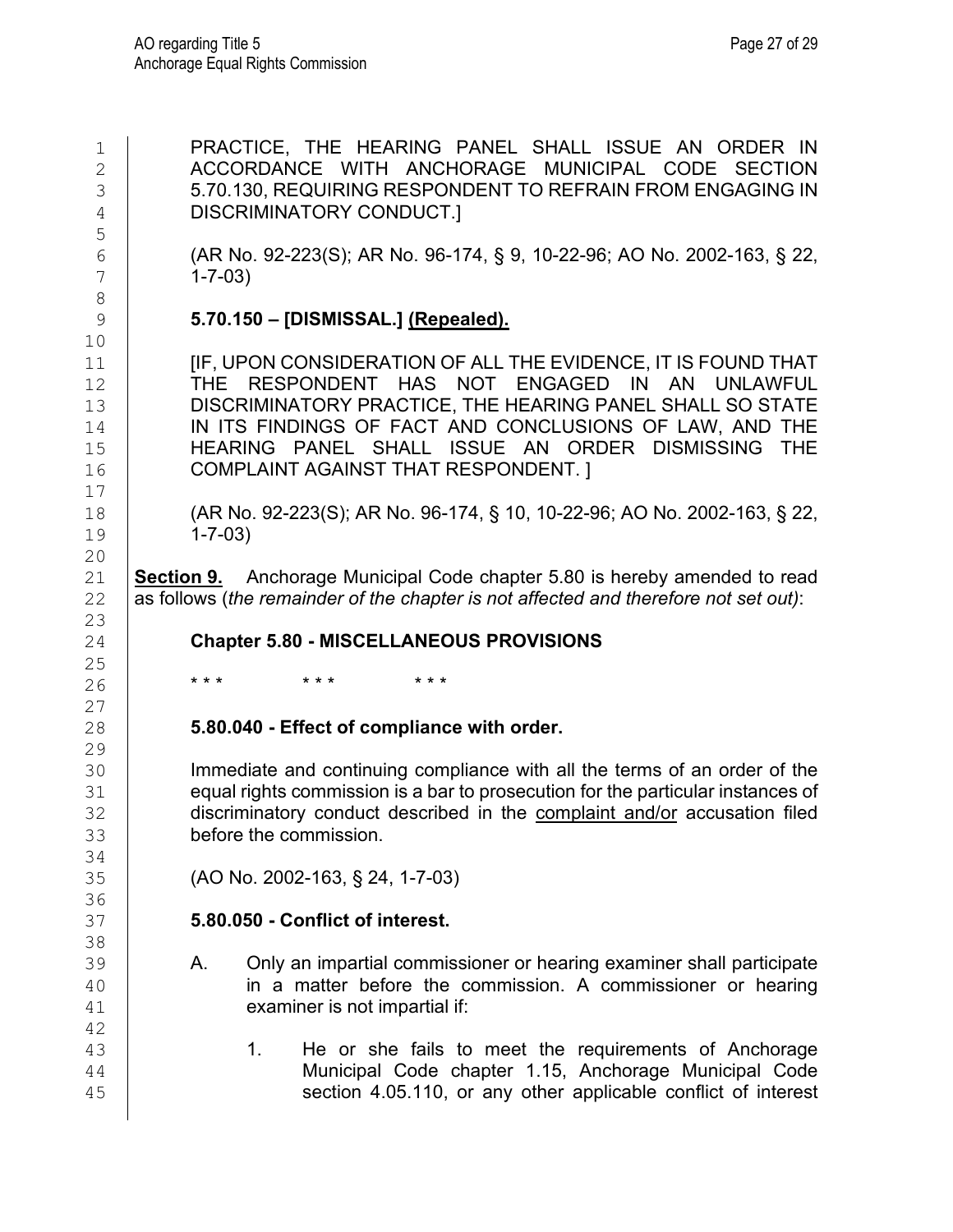1 **legislation; or**  $\frac{2}{3}$  $\begin{array}{c|c} 3 & 2. & \text{Has a relationship, financial or otherwise, with any party which could reasonably be expected to influence. or which appears to$ 4 could reasonably be expected to influence, or which appears to<br>influence, the commissioner's iudament concerning the matters 5 influence, the commissioner's judgment concerning the matters<br>
to be adiudicated. to be adjudicated. 7 8 B. No commissioner shall engage in ex parte communications with any<br>9 **B. Concerting a case pending before the commission.** including 9 party concerning a case pending before the commission<u>, including</u><br>10 **buying the executive director or staff attornev**. with the executive director or staff attorney. 11<br>12 12 C. A commissioner may excuse himself or herself on his or her own 13 motion, or may be declared ineligible by a majority vote of the 14 remaining members of the commission.  $15$ <br> $16$ 16 D. Any commissioner who becomes aware of a violation of this section<br>17 Shall immediately disclose the violation to the Anchorage Board of 17 Shall immediately disclose the violation to the Anchorage Board of 18 Ethics. 19<br>20 20 (AR No. 92-223(S); AO No. 2002-163, § 25, 1-7-03) 21<br>22 22 **5.80.060 - Confidentiality.**  23<br>24 24 A. Except as may be necessary for the proper investigation and 25 adjudication of a complaint, fulfillment of statutory reporting<br>26 complements or cooperation with other governmental agencies or to 26 **requirements or cooperation with other governmental agencies, or to**<br>27 **report imminent threats of harm to self or others to the proper** 27 **report imminent threats of harm to self or others to the proper**<br>28 **authorities**, the commission members, commission staff, and 28 authorities, the commission members, commission staff, and<br>29 executive director shall not make public the identity of complainants 29 executive director shall not make public the identity of complainants<br>30 **executive director shall not make public** the identity of complainants 30 and respondents and the contents of investigative files, including<br>31 documents produced by the parties. I. SHALL NOT BE DISCLOSED 31 documents produced by the parties<u>.[,</u> SHALL NOT BE DISCLOSED<br>32 **TO ANYONE OTHER THAN THE PARTIES AND THE COMMISSION** 32 TO ANYONE OTHER THAN THE PARTIES AND THE COMMISSION<br>33 STAFF.1 STAFF.] 34<br>35 35 B. Except as provided for in section 5.50.020 or otherwise provided by<br>36 **B. Except as provided for in the investigative files shall not be made** 36 **law, evidence contained in the investigative files shall not be <u>made</u><br>37 <b>container public by the commission members, commission staff, nor the** 37 **public by the commission members, commission staff, nor the**<br>38 **executive director. [DISCLOSED.] However, the evidence compiled by** 38 executive director. [DISCLOSED.] However, the evidence compiled by<br>39 the staff during an investigation shall be available to the complainant 39 **the staff during an investigation shall be available to the <u>complainant dotcomplainant</u><br>40 <b>COMPLAINTI** or respondent in the following circumstances: [COMPLAINT] or respondent in the following circumstances: 41<br>42  $\begin{array}{c|c} 42 & 1. & \text{At least } \underline{30} \text{ [TEN]} \text{ days before a public hearing is held under} \\ 43 & \text{chacter 5.70:} \end{array}$ chapter  $5.70$ ; 44 45 | 2. In accordance with the rules of discovery if an action relating to